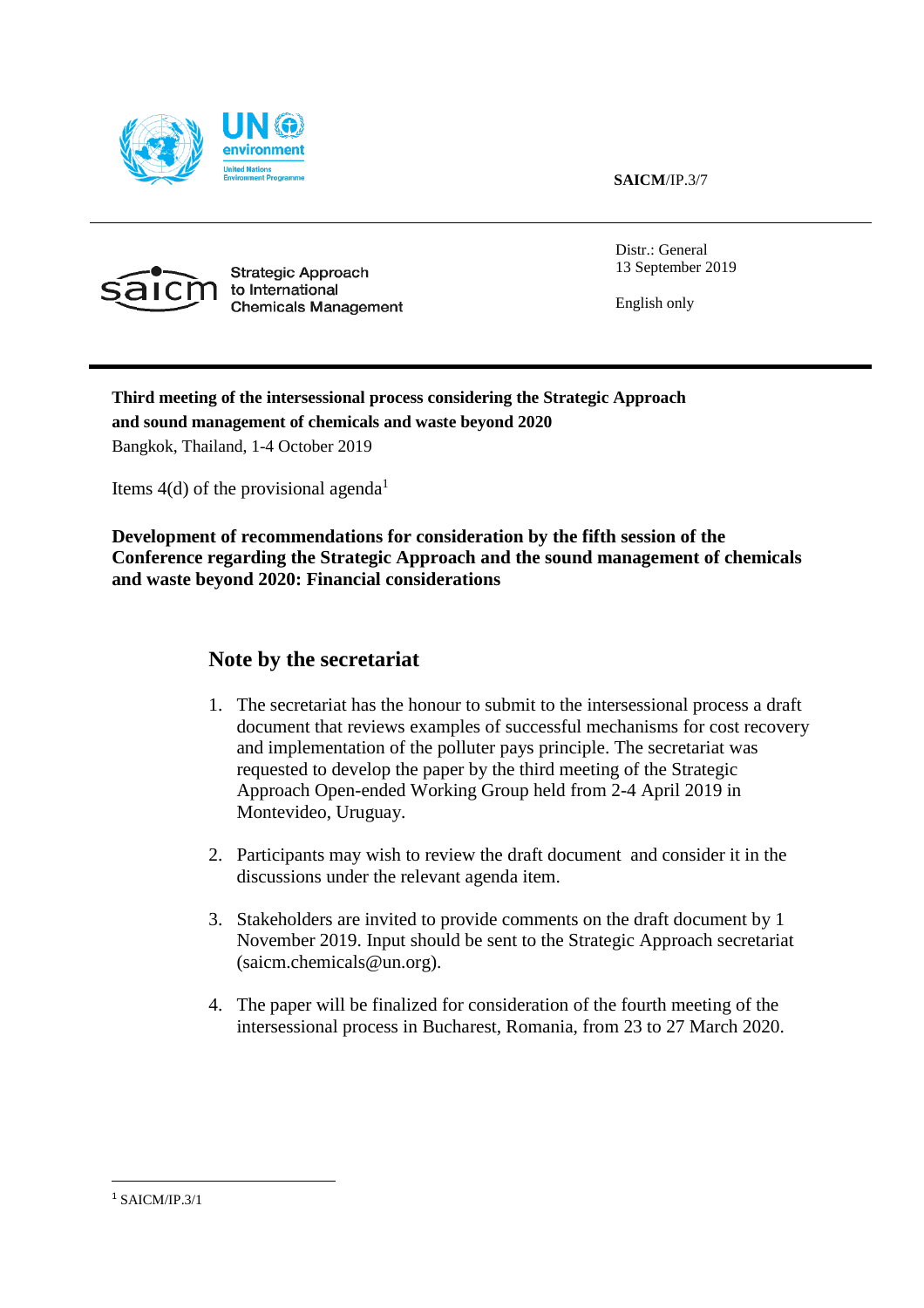**Annex**

# Draft

# Review of examples of successful mechanisms for cost recovery and implementation of the Polluter Pays Principle

13 September 2019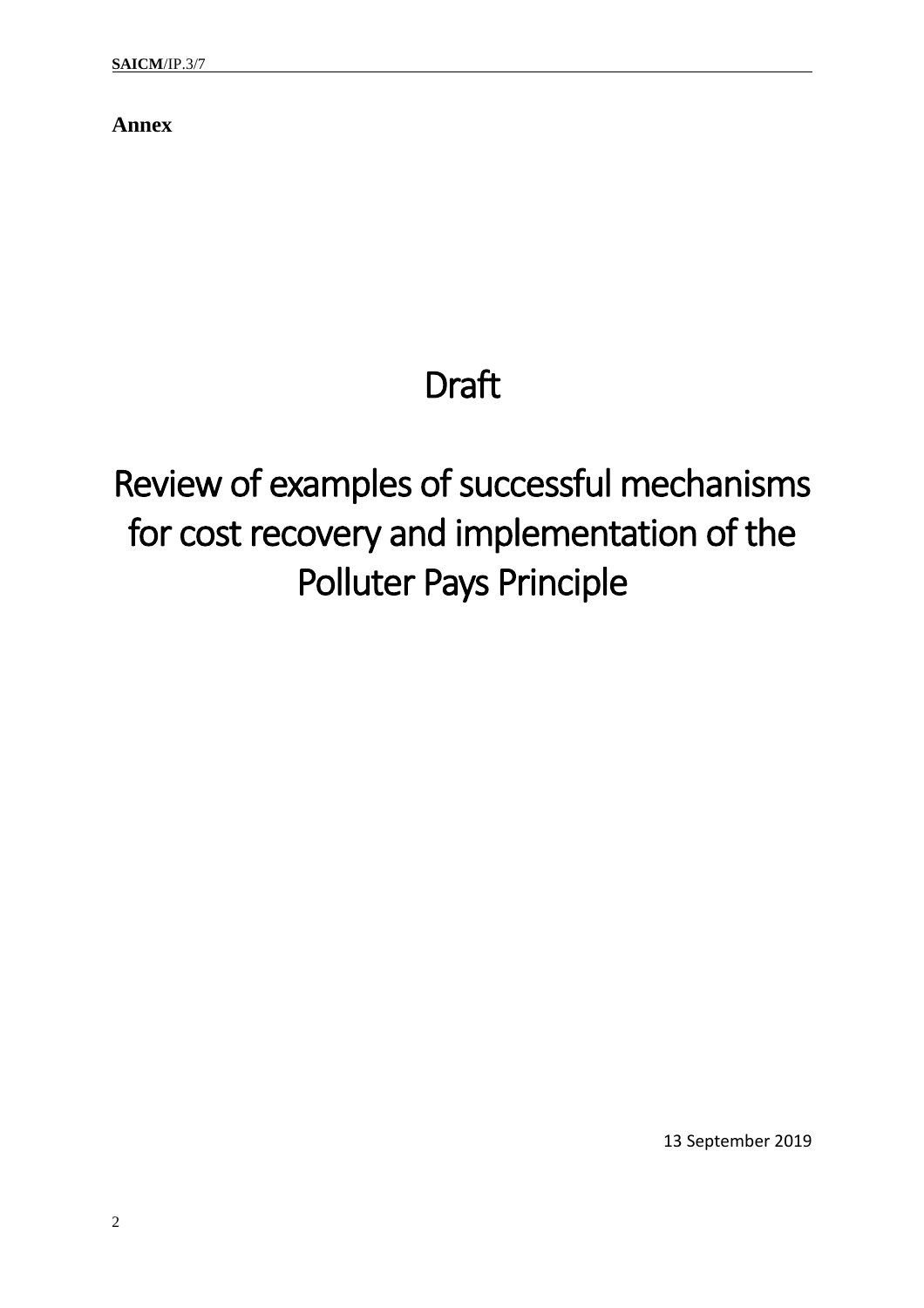# Contents

<span id="page-2-0"></span>

| 1. |  |
|----|--|
| 2. |  |
|    |  |
|    |  |
|    |  |
| 3. |  |
| 4. |  |
|    |  |
|    |  |
|    |  |
|    |  |
|    |  |
| 5. |  |
|    |  |
|    |  |
|    |  |
|    |  |
|    |  |
|    |  |
|    |  |
|    |  |
|    |  |
|    |  |
|    |  |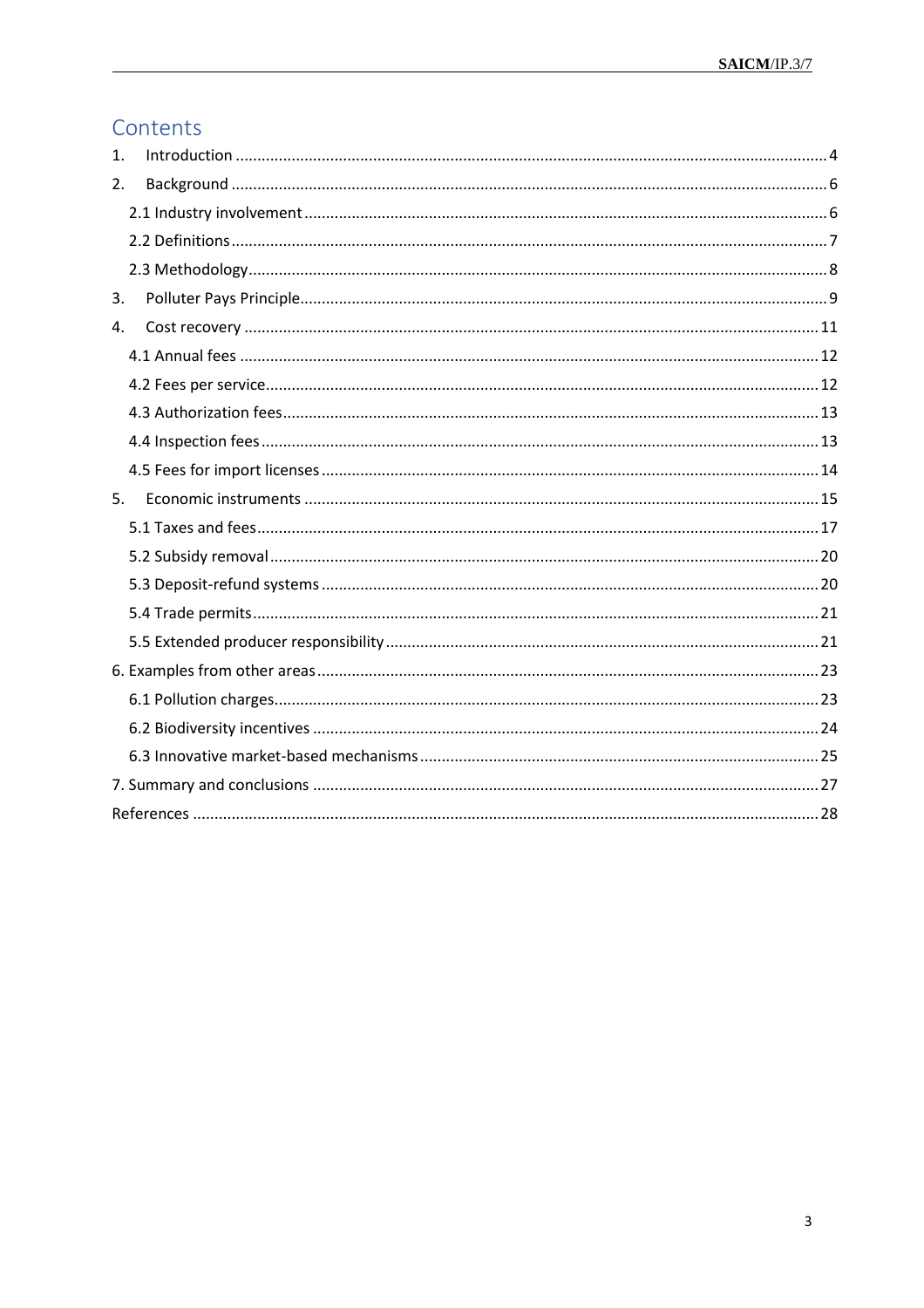## 1. Introduction

The overall objective of this report is to provide examples of successful mechanisms for cost recovery and implementation of the Polluter Pays Principle for the financing of risk management and risk reduction activities for the sound management of chemicals and waste at the national level, in response to the call from the third meeting of Open-ended Working Group of the International Conference on Chemicals Management (OEWG-3) held in April 2019 in Montevideo, Uruguay. This is an interim report, which will presented to the third meeting of the Intersessional Process of the Strategic Approach and sound management of chemicals and waste beyond 2020 in Bangkok, Thailand, from 1 to 4 October 2019, and finalized for consideration at the fourth meeting of the intersessional process in Bucharest, Romania, from 23 to 27 March 2020.

The study focuses on the application of the Polluter Pays Principle for risk reduction, including preventing, reducing, remediating, minimizing and eliminating risks to human health and the environment from unsound management of chemicals. The study makes distinction between economic instruments that consist of fiscal policies aiming to incorporate negative externalities into product prices and cost recovery measures intended to cover costs from staffing and operating national administration for chemicals control. Economic instruments complement traditional approaches to risk reduction. Non-marketbased measures, including corporate social and environmental responsibility, are beyond the scope of this study.

Since the inception of SAICM in 2006, industry involvement has been a central feature in its work. Despite progress, the use of economic instruments and cost recovery measures in the context of sound management of chemicals and waste are still poorly understood and implemented. The second edition of the Global Chemical Outlook (GCO-II) highlights that "gaps remain in regard to increasing industry contributions to match responsibility and the required level of support" and recommends "promot[ing] extended producer responsibility (EPR) and internalization of costs by industry" (UNEP, 2019a). The preceding edition of the outlook (GCO-I) already noted that "the vast majority of human health costs linked to chemicals production, consumption, and disposal are not borne by chemicals producers, or shared down the value-chain" and emphasized that "uncompensated harm to human health and the environment are market failures that need correction" (UNEP, 2013a).

The high economic and societal price tag of market failures in the chemicals and waste sector has been well documented in many studies, including: USD 90 billion for healthrelated costs for smallholders from pesticide use in Sub-Saharan Africa in 2005-2020 (UNEP, 2013a); USD 157 billion median annual health costs for diseases associated with endocrine disrupting chemicals in the EU (Trasande et al., 2015); and USD 977 billon annual costs related to childhood exposure to lead in low- and middle-income countries (Attina & Trasande, 2013). Given that the size of the global chemicals industry is approximately USD 5 trillion and is expected to double by 2030, many actors have voiced the need for more action to internalize the costs to the environment and human health in the chemicals industry and throughout the entire value chain (UNEP, 2019a).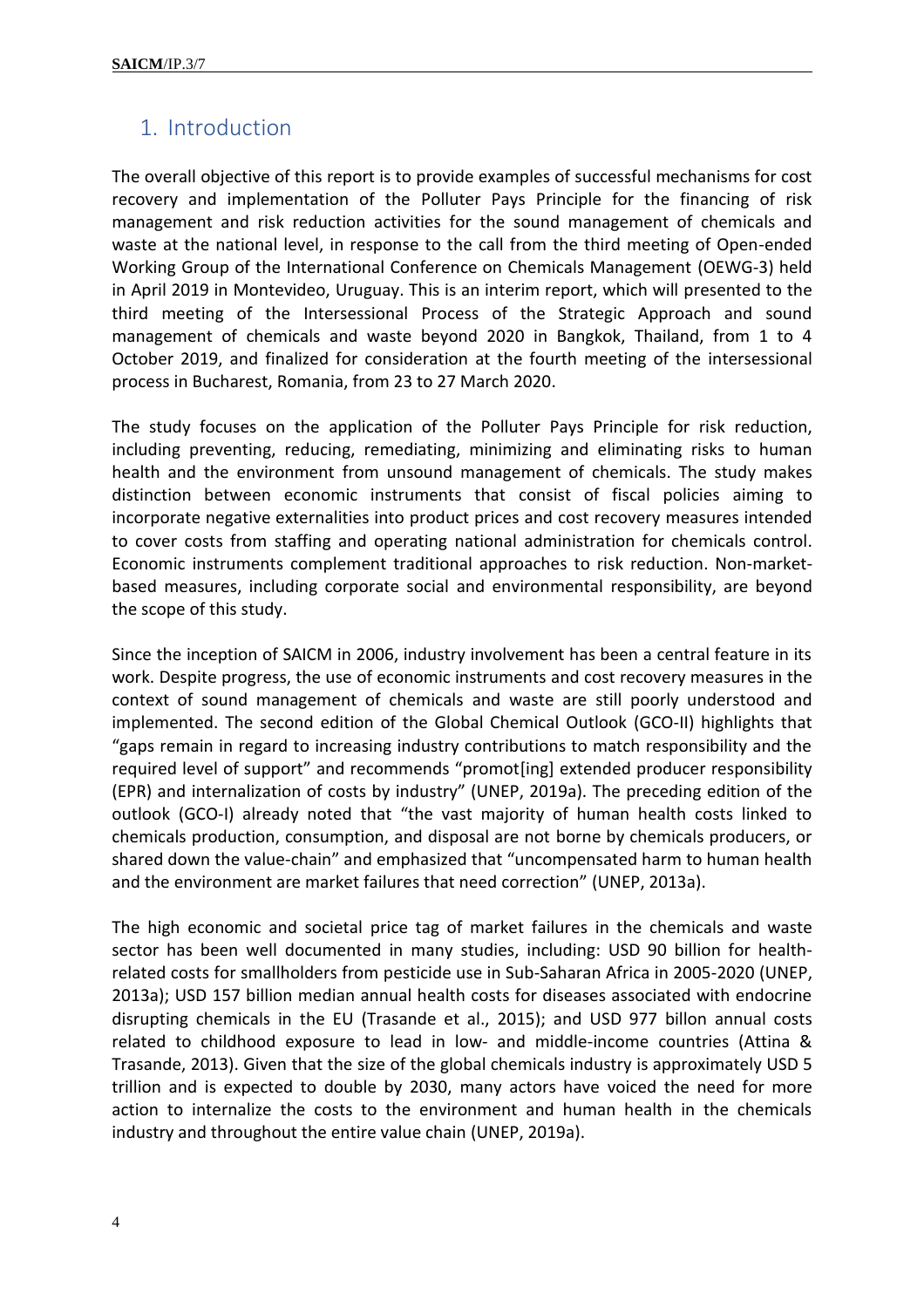This report is structured around three main sections: the Polluter Pays Principle, cost recovery measures and economic instruments. The narrative is supported with examples from different countries. In general, there is a time lag between high-income countries and middle- and low-income countries in implementation of economic instruments. Most of the countries with successful policies in place are, in fact, high-income countries. This report attempts to recount low- and middle-income country examples to the fullest extent possible, while also bearing in mind that the objective as requested by OEWG-3 is to exemplify successful mechanisms. The lack of research on the effectiveness of economic instruments used for sound management of chemicals and waste is a critical limitation of this review.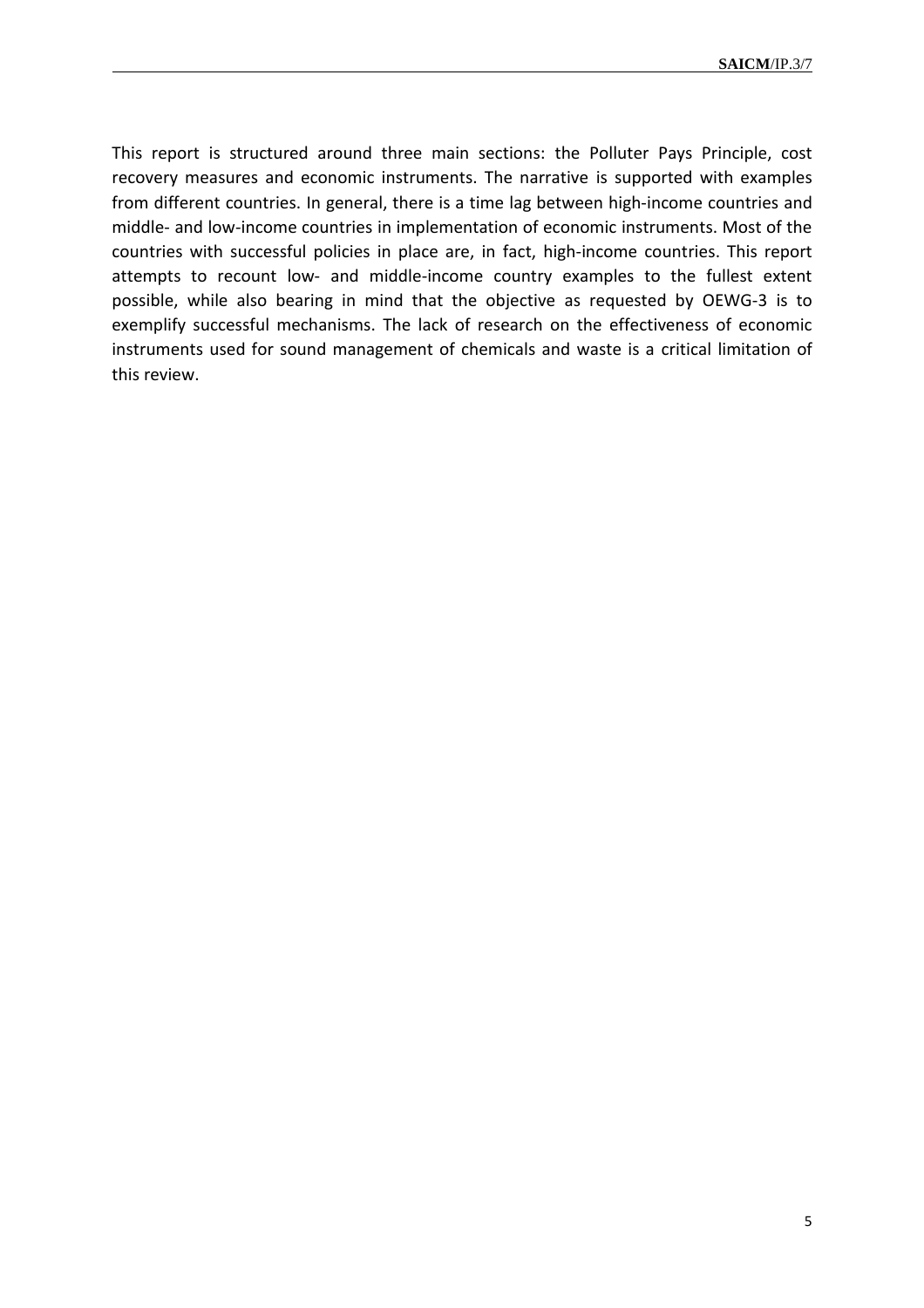# <span id="page-5-0"></span>2. Background

### <span id="page-5-1"></span>*2.1 Industry involvement*

In 2013, the Governing Council of the United Nations Environment Programme (UNEP) adopted, through decision UNEP/GC.27/12, an integrated approach to financing the sound management of chemicals and waste. It is composed of three complementary and interlinked components: mainstreaming, industry involvement, and dedicated external financing. The component of industry involvement promotes the use of economic instruments that are defined as "a set of policy mechanisms that can provide financing for chemicals and waste management through, in particular, cost recovery," and clarifies that "cost recovery measures seek to shift the hidden public costs of managing chemicals from government budgets to private sources" (UNEP, 2013b). As summarized by the independent evaluation of SAICM, "industry involvement was envisaged as meaning that industry internalizes the costs of complying with chemicals and waste regulations, with economic instruments (e.g. taxes and subsidies) used to shift the external costs of production, use and disposal of chemicals away from the public sector to the private sector" (SAICM, 2019).

In 2015, ICCM4 welcomed the integrated approach, highlighted its applicability to SAICM and endorsed the overall orientation and guidance (OOG), which specifies "industry participation and responsibility across the life cycle, including cost recovery policies" as one of eleven basic elements that are considered critical at the national and regional levels for the attainment of sound chemicals and waste management (SAICM, 2015). <sup>2</sup> The OOG solidifies the objective in the overarching policy strategy (OPS) of SAICM, which in paragraph 19, calls for "assessing and adopting at the national and sub-national levels economic instruments intended to internalize the external costs of chemicals" (SAICM, 2006a). Furthermore, the Global Plan of Action (GPA) of SAICM includes the development and application of economic instruments as an activity (no. 193) (SAICM, 2006b).

The UNEP Executive Director's evaluation of the implementation of the integrated approach to financing the sound management of chemicals and waste was welcomed by the fourth session of the United Nations Environment Assembly (UNEA), in March 2019 in Nairobi, Kenya (UNEP, 2019b).<sup>3</sup> At OEWG-3, stakeholders requested that its conclusions and recommendations be considered during the preparation of this report.

One of the findings of the evaluation of the integrated approach is that, because industry involvement has never been properly defined in the context of the sound management of chemicals and waste and there are no existing indicators and verification methods to monitor and assess industry participation, the level of industry involvement is largely unknown. The evaluation calls for a more strategic and pragmatic approach to enhance industry involvement, including accompanying it with outcome and impact monitoring. To this end, any measures taken to promote the use of economic instruments and cost recovery measures, which constitute an important component of industry involvement, are poorly known.

 $\overline{a}$ 

<sup>&</sup>lt;sup>2</sup> ICCM4 resolution IV/1 (para 1)

<sup>3</sup> UNEP/EA.4/Res. 8 (para 8)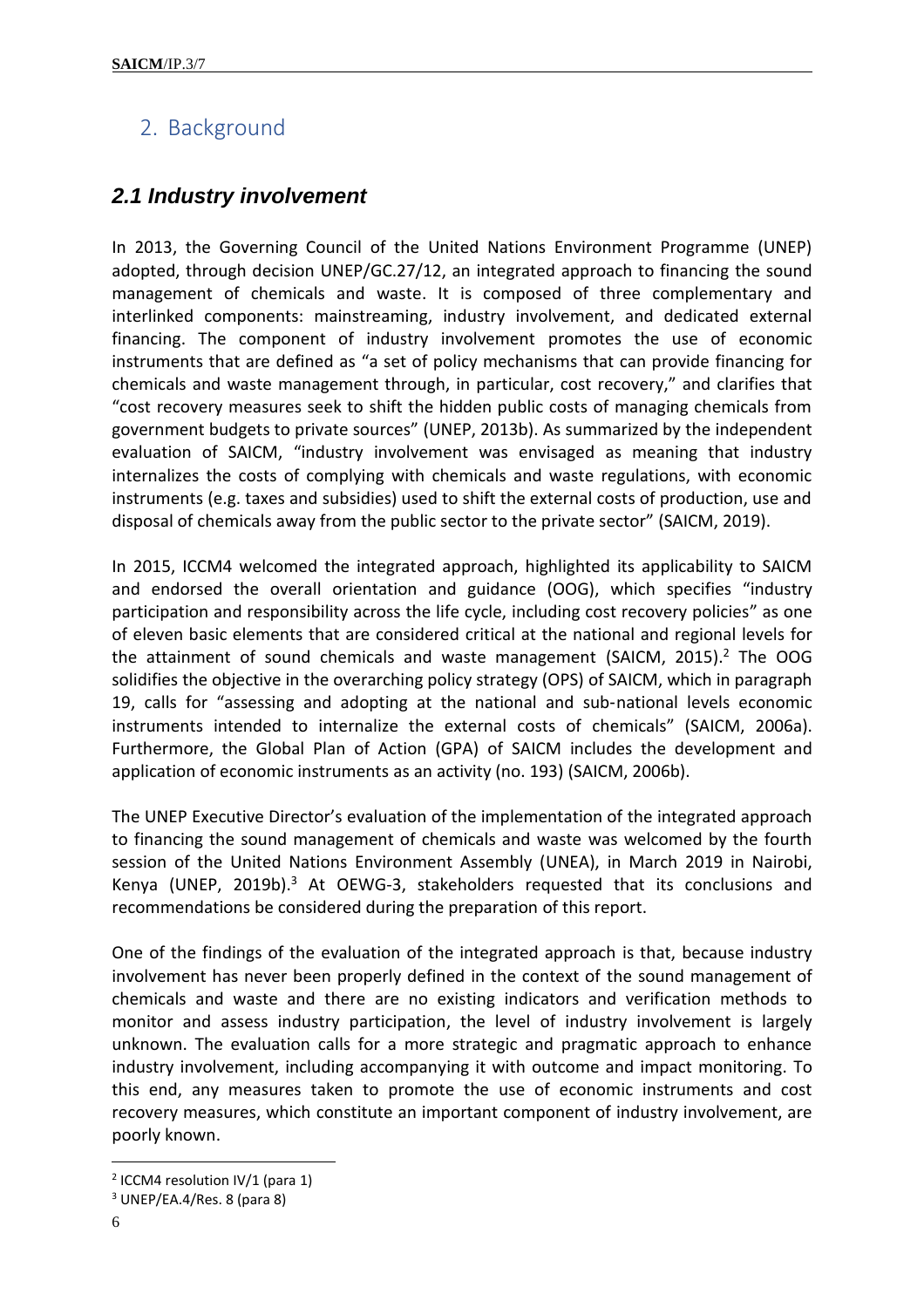Furthermore, the evaluation also notes that, although good examples of industry involvement are emerging, these experiences are not being synthesized to create replicable models. Consequently, there is a need for a clearer idea of what successful industry involvement at the national levels should look like, including the use of economic instruments.

The evaluation also recommends UNEP to prepare an updated guidance on the integrated approach and to reframe its narrative around the 2030 Agenda on Sustainable Development.<sup>4</sup> The evaluation further highlights that the SAICM Secretariat has assumed the role of a key broker in implementing the integrated approach and recommends the role of SAICM and its successor in delivering the integrated approach be reviewed and assessed. 5

### <span id="page-6-0"></span>*2.2 Definitions*

Definitions for key terms used in this report are listed below:

- **Polluter pays principle** "National authorities should endeavour to promote the internalization of environmental costs and the use of economic instruments, taking into account the approach that the polluter should, in principle, bear the cost of pollution, with due regard to the public interest and without distorting international trade and investment." (UN, 1992)
- **Economic instruments:** "Set of policy mechanisms that can provide financing for chemicals and wastes management through, in particular, cost recovery" (UNEP, 2013a)
- **Cost recovery:** Fees paid by the regulated industries to cover costs of chemicals control activities (UNEP, 2019c)
- **Extended Producer Responsibility**: "Policy approach in which producers' responsibility, physical and/or financial, for a product is extended to the postconsumer stage of a product's life-cycle" (OECD, 2001)
- **Tax "**Compulsory, unrequited payment to government levied on tax base with a proven, specific negative impact on the environment" (OECD, 2016a)
- **Fee "**Compulsory requited payments to the government that are levied in proportion to the services provided" (OECD, 2016a)
- **Subsidy "**Reduces directly or indirectly the use of something that has a proven, specific negative impact on the environment" (OECD, 2016a)
- **Deposit refund systems:** Combination of a product charge (the deposit) and a subsidy for recycling or proper disposal (the refund), generally with the objective to discourage illegal or improper disposal (OECD, 2016a)
- **Risk reduction** "Chemicals or chemical uses that pose an unreasonable and otherwise unmanageable risk to human health and the environment based on a

 $\overline{a}$ 

<sup>4</sup> Recommendations 2 and 5

<sup>5</sup> Recommendation 7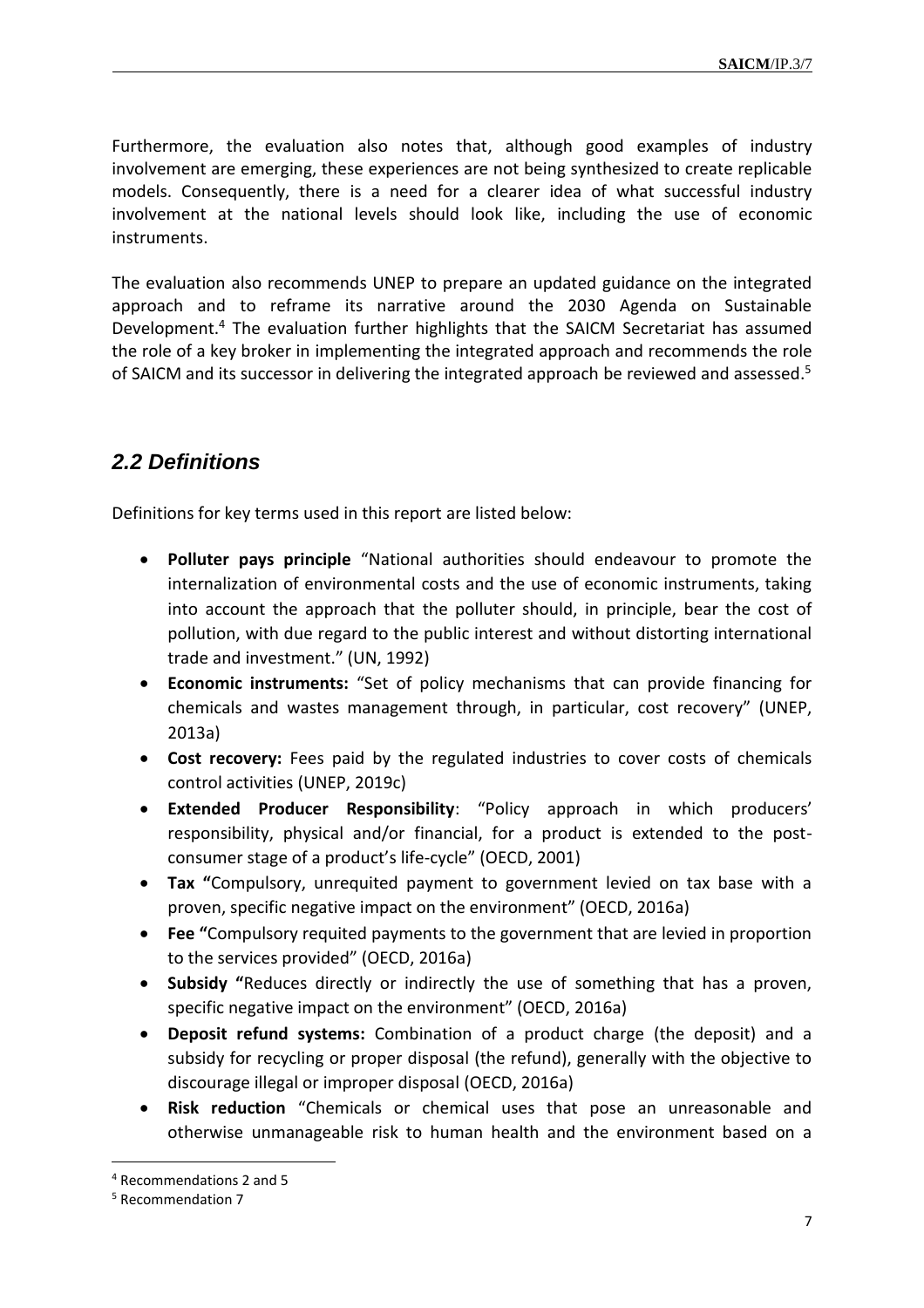science-based risk assessment and taking into account the costs and benefits as well as the availability of safer substitutes and their efficacy, are no longer produced or used." (SAICM, 2006a)

### <span id="page-7-0"></span>*2.3 Methodology*

<span id="page-7-1"></span>This report is based on input received from stakeholders, a literature review and semistructured interviews with key stakeholders from governments, UN bodies, academia, the private sector and non-governmental organizations (NGOs). Following the request of the OEWG-3, the Secretariat invited stakeholders to submit input for this review. Responses were received from two countries (Iraq and Madagascar), the United Nations Rapporteur on human rights and hazardous substances and wastes, the Research and Education Center for Development (CREPD), IPEN, the Pesticide Action Network and a joint submission from 11 other NGOs. These inputs are available on the saicm web-site (www.saicm.org).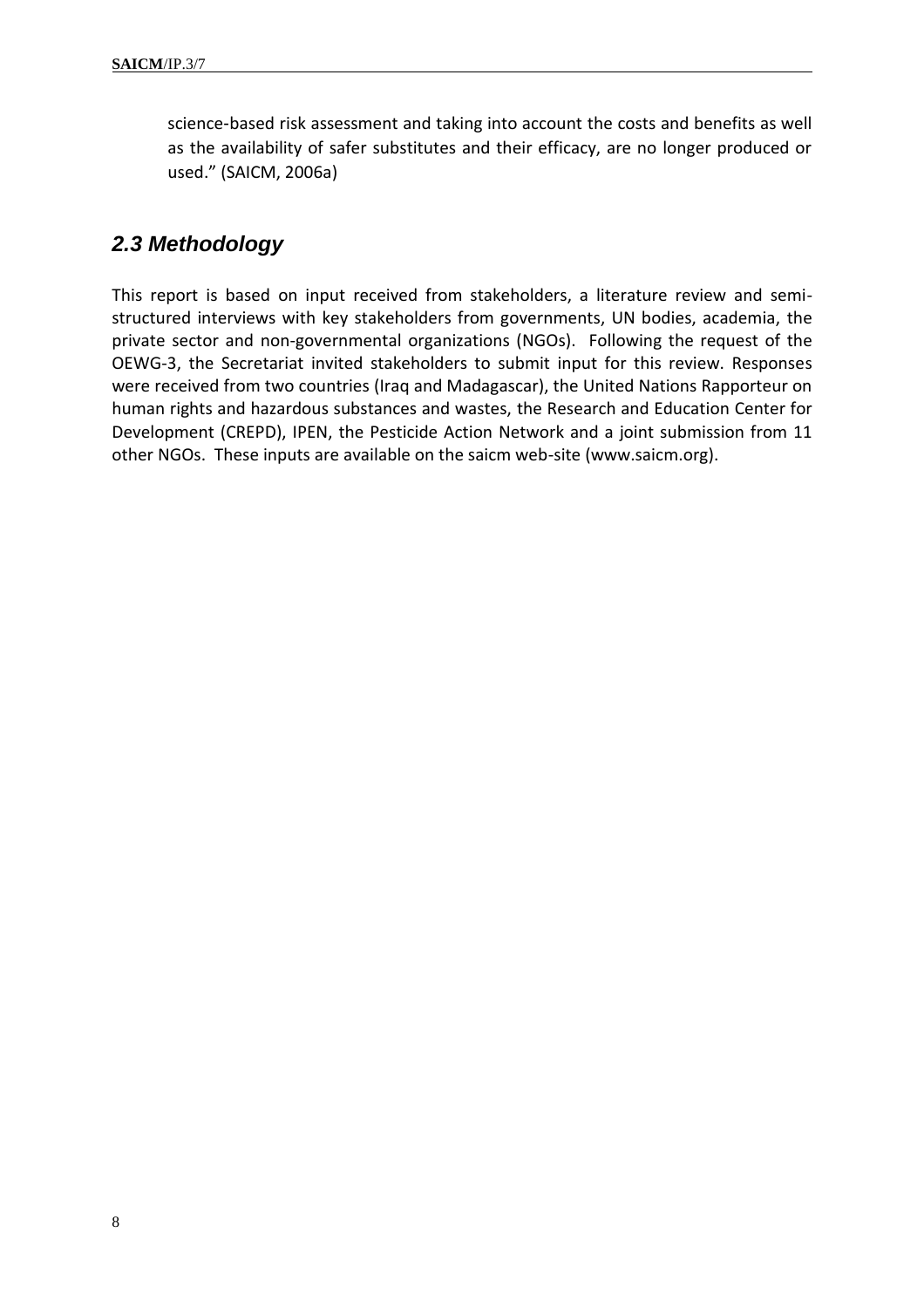# 3. Polluter Pays Principle

The Polluter Pays Principle is a fundamental principle of international environmental law, which has been defined in Principle 16 of the 1992 Rio Declartion on Environment and Development as follows: "national authorities should endeavour to promote the internalization of environmental costs and the use of economic instruments, taking into account the approach that the polluter should, in principle, bear the cost of pollution, with due regard to the public interest and without distorting international trade and investment" (UN, 1992). The notion that polluters should pay the costs of dealing with their pollution reflects the most fundamental principles of economics, justice and responsibility (Khan, 2015).

The Polluter Pays Principle aims to address negative externalities that derive from the production and consumption of goods when their costs do not reflect their true social cost that is much higher than the market cost (Metcalf, 2019). Pollution is an **example of how government intervention can correct the problem of a "missing market"** by, for example, using taxes to raise the price of polluting goods and activities and to create revenues that can be used to mitigate negative externalities (Metcalf, 2019).

The Polluter Pays Principle can be considered as an overarching concept to be applied in various ways to achieve the desired outcome of internalizing environmental externalities. Ambitious applications of the Polluter Pays Principle towards whole industrial sectors are only just emerging, yet are still notable exceptions (Khan, 2015). The principle is commonly applied narrowly to individual products or substances on a case-by-case basis, given that successful application of economic instruments requires careful design.

Environmental taxation systems constitute a more systematic approach to implementation of the Polluter Pays Principle. However, chemicals appear to be not included in such systems, in particular in low and middle-income countries. The example from Vietnam below constitutes a promising attempt to internalize external costs arising from the use of chemicals. In this case, some chemicals have been incorporated into an environmental protection tax and chemicals management programs have been staffed accordingly. It is also noteworthy to mention that, in 2014, China introduced the Polluter Pays Principle in the Environmental Protection Law that was later modified by the Environmental Protection Tax Law that took effect in January 2018, which imposes a tax on 44 gas pollutants, 61 water pollutants and 4 solid pollutants, but does not address chemicals (Zahar, 2018; Li & Masui, 2019).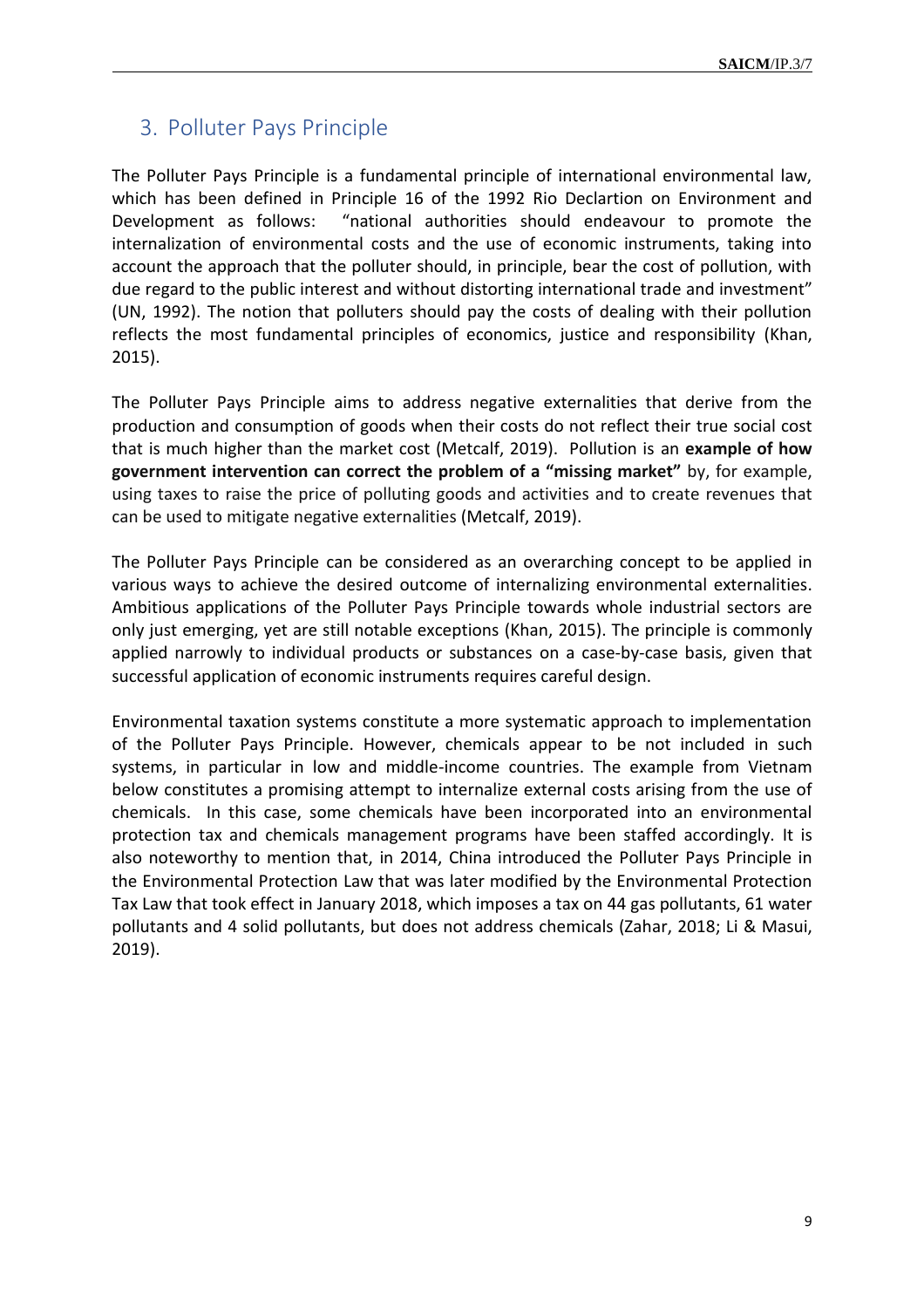#### **EXAMPLE 1: Environmental Protection Tax in Vietnam**

In 2012, Vietnam implemented an Environmental Protection Tax (EPT) which set a range of tax rates for different pollutants, including those arising from the use of fossil fuels, pesticides, fertilizers and plastics. The EPT in Vietnam is often hailed as a best practice example of environmental taxation in the context of non-OECD countries because it is quite comprehensive and covers a wide range of pollutants and the design of the tax facilitates easy adjustment (VIDC, 2018). In addition to this tax, since 2016, the government has been collecting a mining environmental fee to mobilize revenues for environmental rehabilitation activities (VIDC, 2018). To ensure that chemical management meets intended objectives, Vietnam has invested in adequate staffing: 15 staff work with pesticides management in the Plant Protection Department, 15 chemicals staff work in the Pollution Control Department and 38 staff work in the Vietnam Chemical Agency (VINACHEMIA) (UNEP, 2019c). There is some evidence for positive behavioral responses and reduced pollution and emissions as a result of the EPT (VIDC, 2018).

The Polluter Pays Principle is enshrined in Article 191 of the Treaty on the European Union (EU) and is reflected in the EU Water Framework Directive (200/60/EC) and Directive on Industrial Emissions (2010/75/EU). The EU regulation on Registration, Evaluation, Authorization and Restriction of Chemicals (REACH), which came into force in 2007, can be considered a genuine effort to apply aspects of the Polluter Pays Principle to enhance risk management of chemicals as set out in Example 2 below.

#### **EXAMPLE 2: REACH regulation in the EU**

REACH contributes to fulfilling the Polluter Pays Principle mainly by internalizing risk management through requirements that companies prove that their substances are safe by carrying out pre-market safety and toxicity testing of substances introduced to the markets. This applies to both existing and new substances, which, because it does not favor the use of existing substances that lack safety and toxicity testing, creates a level playing field and stimulates innovation. Since REACH came into force, 17 000 substances have been registered and, therefore, assessed by industry (EC, 2018a). Furthermore, the Polluter Pays Principle comes into play by using fees to recover the operational costs of running the European Chemicals Agency (ECHA), which manages the implementation of REACH (see section 4). The estimated scale of potential benefits for human health and the environment remains on the order of EUR 100 billion over 25-30 years (EC, 2018b). The second 5-year review of REACH shows that it has significantly helped to direct EU's work towards meeting the 2020 goal (EC, 2018b). REACH has also influenced legislation in other countries (e.g. Korea or China), although significant differences still exist (EC, 2018b).

<span id="page-9-0"></span>In Madagascar, the Polluter Pays Principle is mentioned in the MECIE on the Compatibility of investments in the Environment Decree. The pollution tax in Iran obliges large polluting industries to pay 1% of their revenue as green taxes. This shows that internalization of costs can generate significant revenues: 2017 revenues collected totaled USD 2.5 billion (Harchegani & Dahmardeh, 2017; Financial Tribune, 2017).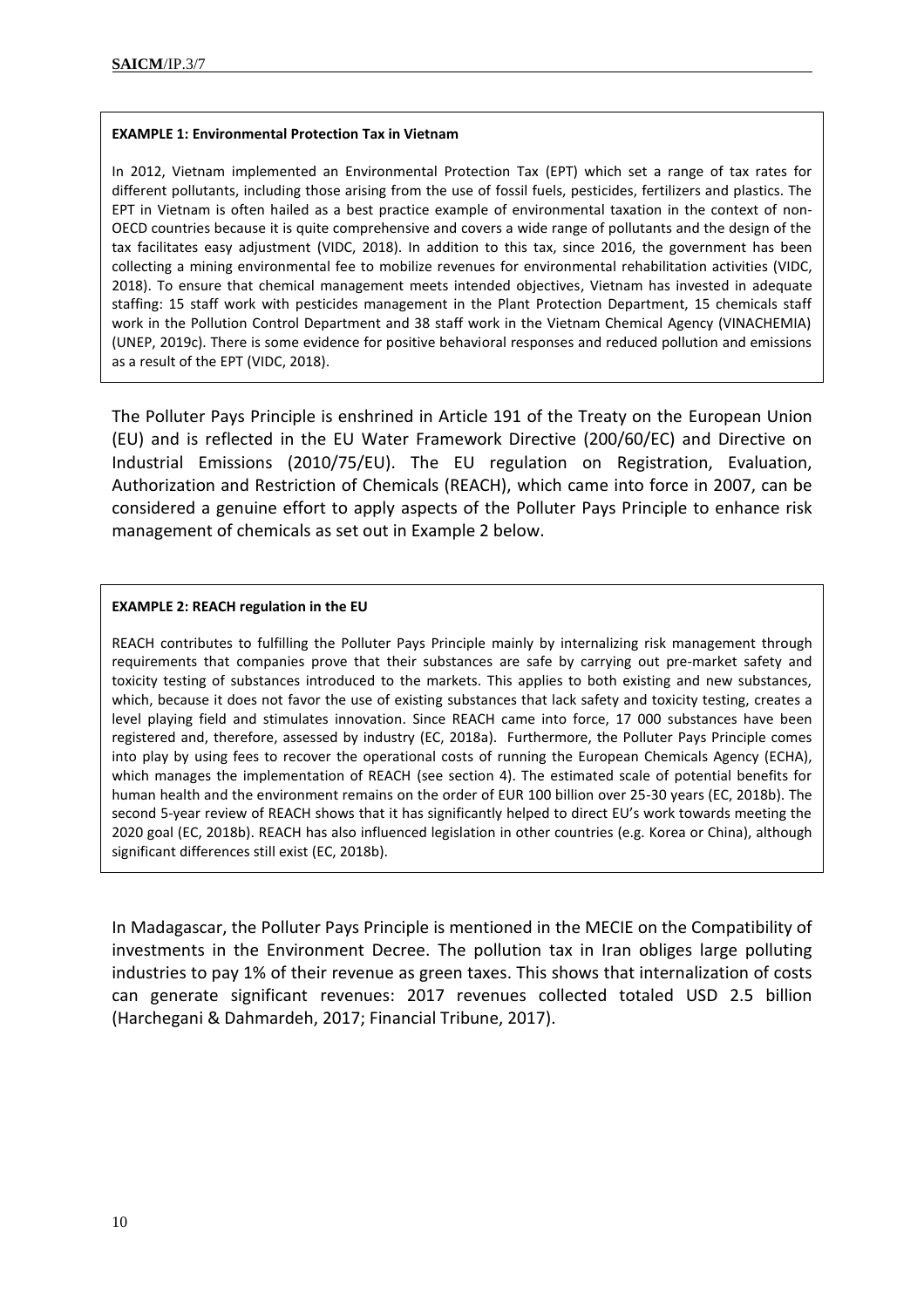### 4. Cost recovery

The Guidance on the Development of Legal and Institutional Infrastructures and Measures for Recovering Costs of National Administration for Sound Management of Chemicals (LIRA guidance), which sets out more concrete options in particular for cost recovery systems at the domestic level, is the most notable tool. It was developed by UNEP for operationalizing the industry involvement component of UNEP's integrated approach to financing the sound management of chemicals and waste (UNEP, 2015). The LIRA guidance provides practical guidance for setting up adequate legal frameworks and institutional capacity at the national level, which is considered a prerequisite for carrying out core risk reduction activities. It describes measures that governments can take at a domestic level to recover implementation costs such as registration, manufacture, import and user fees to cover overall national governance of chemicals expenditures. It also highlights that the implementation of cost recovery measures offers governments of even low-income countries the opportunity to mobilize new sources of income. Recently, UNEP supplemented the LIRA guidance with a series of more specific guidance documents on:

- Establishing and maintaining a national authority for chemicals control (UNEP, 2019c),
- Using risk reduction tools for chemicals control, including economic instruments (UNEP, 2019d)
- Enhancement of chemicals legislation (UNEP, 2019e).

In essence, cost recovery fees are aimed at regulated industries and designed to cover the expenses arising from carrying out administrative procedures at the national level for ensuring chemical safety. For instance, they can cover the cost for inspections and for providing and maintaining registration, licensing and authorization systems. Their use is recommended together with other financing options, including allocations from the state budget (UNEP, 2019c). The primary types of cost recovery fees are summarized in Table 1 and explained in more detail below.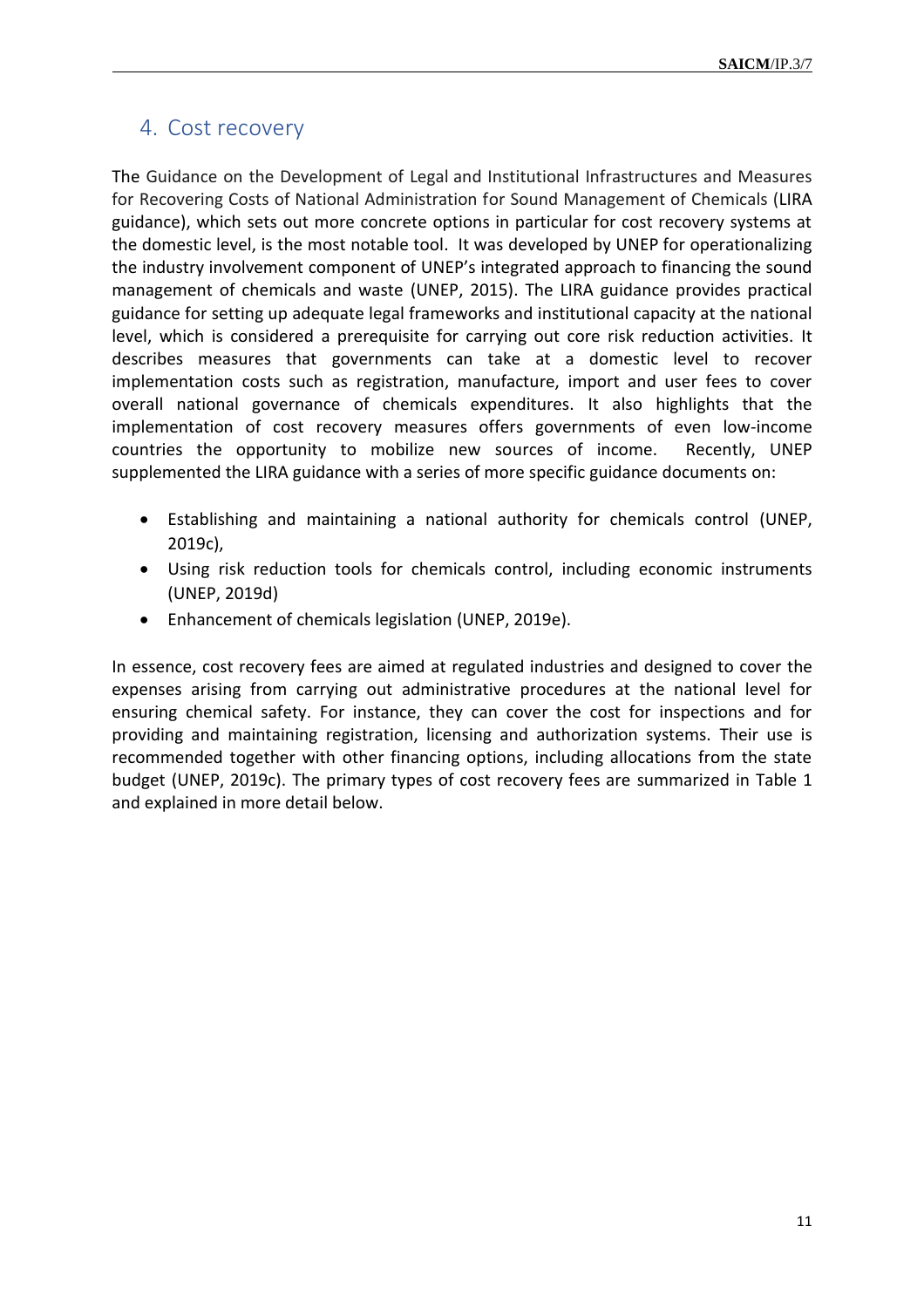| <b>Type of fee</b>    | Who pays?                                                                                                                  | What is covered?                                                                                                                                                    |
|-----------------------|----------------------------------------------------------------------------------------------------------------------------|---------------------------------------------------------------------------------------------------------------------------------------------------------------------|
| <b>Annual fees</b>    | Companies placing chemicals on the market in a<br>country, both chemical producers and importers                           | Maintaining registers, performing inspections, granting<br>exemptions, providing a helpdesk and issuing licenses                                                    |
| Fees / service        | Companies charged for each service provided (as<br>alternative to annual fees)                                             | Could include e.g. inspections of companies and<br>assessments of applications from companies                                                                       |
| Authorization<br>fees | Companies requesting authorization for use of<br>chemicals with hazardous properties                                       | Processing of the application requesting for authorization                                                                                                          |
|                       | market                                                                                                                     | Inspection fees Companies that place chemicals on the domestic Market surveillance of chemicals on the domestic market,<br>including testing and verifying products |
| Import fees           | Importers requesting licenses to import and sell The costs of processing the licensing<br>chemicals on the domestic market |                                                                                                                                                                     |

**Table 1.** Types of cost recovery fees for carrying out administrative functions for chemicals safety (UNEP, 2019c; KemI, 2018).

# <span id="page-11-0"></span>*4.1 Annual fees*

In a system with annual fees, all companies placing chemicals on the market in a country both chemical producers and importers—pay an annual fee. To implement such schemes, the country must first issue legislation to define such fees. Annual fees can consist of flatrate fees or fees that are differentiated based on the number of products, quantities, toxicity class or a combination of these. Annual fees can be used to support related government responsibilities, such as maintaining registries and performing inspections of producers and importers of chemicals (KEMI, 2018).

#### **EXAMPLE 3: The annual chemicals fee of the Swedish Chemicals Agency**

The Swedish Chemicals Agency (KemI) was established in 1986. The annual chemicals fee is linked to the amount of chemicals produced or imported and on the number of chemicals products reported to the Swedish Products Register. For the authorization of pesticides there is both an application fee and an annual fee related to the value of the volume sold. These fees generate revenues that are allocated through the state budget to the agency. In 2017, the chemicals cost recovery fees financed 50 % of the costs for running the agency (KemI, 2018). Initially, 80 % of operations were covered by cost recovery fees, but over the years additional functions have been introduced (such as international cooperation) that have increased the share taken from the state budget.

### <span id="page-11-1"></span>*4.2 Fees per service*

As an alternative to annual fees, cost recovery can also be implemented by charging companies for each service provided. This would require that the cost of a specific service be easy to define. Like annual fees, fees for services can include a degree of differentiation either by company size or by the complexity of the service provided (UNEP, 2019c).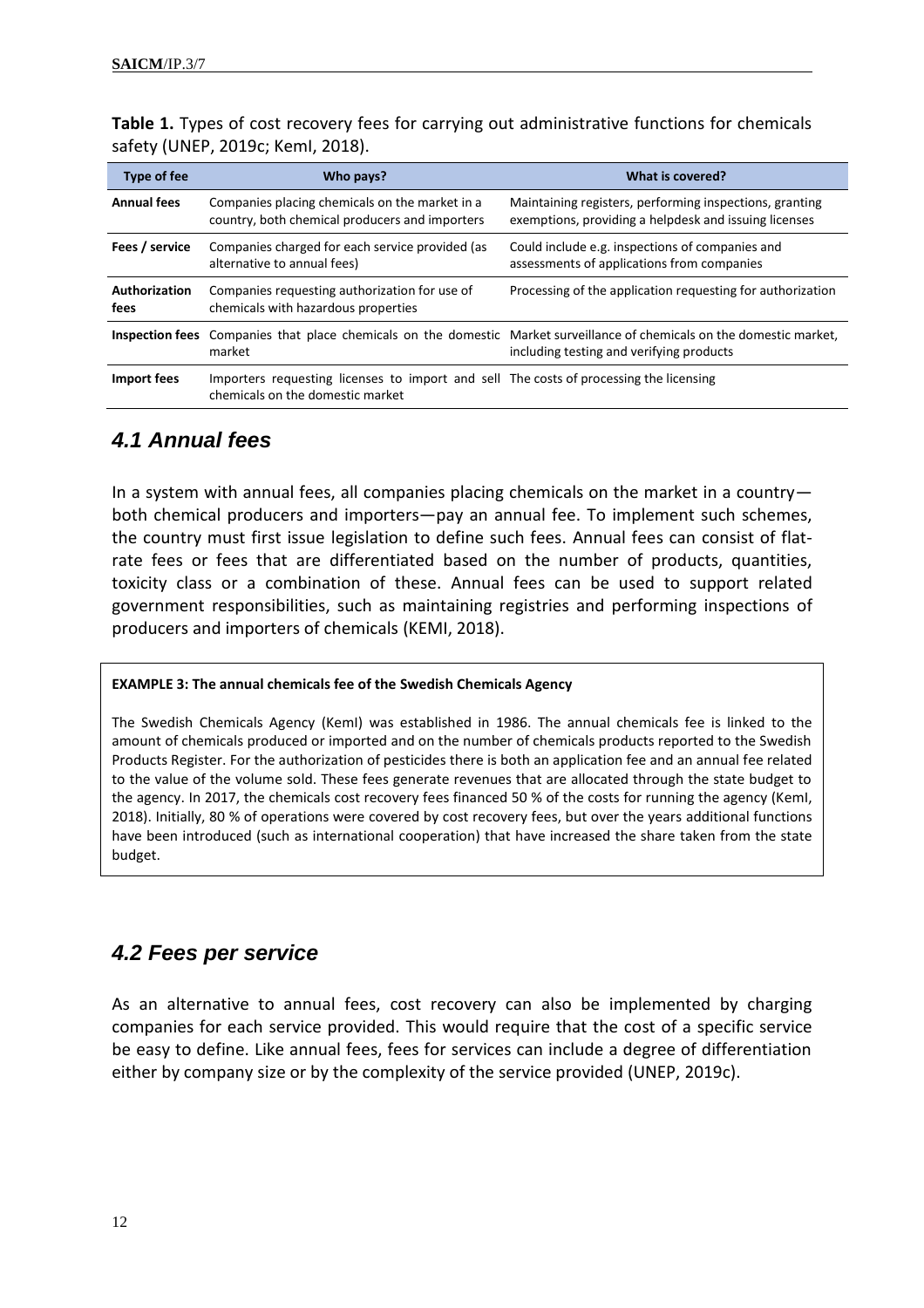#### **EXAMPLE 4: Registration fee in Costa Rica for "products of sanitary interest"**

The registration fee applied in Costa Rica for "products of sanitary interest" is an example of a cost recovery fee per service, which has been calculated to recover associated institutional costs (UNEP, 2019c). This includes the cost of designing and maintaining the registration system's online platform, the cost of keeping company files/registries on the platform's server, the institutional internet costs for working on the registration platform and bank charges for receiving and administering payments by companies that wish to register (UNEP, 2019c).

### <span id="page-12-0"></span>*4.3 Authorization fees*

Authorization fees are typically applied to chemicals of high concern. Most countries have authorization systems for such pesticides, and many of these have introduced some level of fees to cover the cost of authorization (UNEP, 2019c). Authorization systems of industrial and consumer chemicals of high concern are less common (UNEP, 2019c).

#### **EXAMPLE 5: The authorization fee of the European Chemicals Agency**

The European Chemicals Agency (ECHA) was founded in 2007 as the central entity responsible for the administration of EU's REACH Regulation. The ECHA, which employs approximately 600 staff members, relies on a variety of fees that have helped to cover 70 % of the operational costs of the agency (EC, 2018b). REACH specifies that substances of very high concern can only be used after being granted authorization. Companies can apply for authorization of these substances. The fees for an application for authorization is EUR 54 000 for large enterprises and one tenth of this cost for micro enterprises (Official Journal of the EU, 2018). Other fees are also progressive to ensure that small enterprises are not overburdened and the capacity to innovate and stimulate job creation remains.

### <span id="page-12-1"></span>*4.4 Inspection fees*

Countries may use different systems to inspect and collect fees from companies which place chemicals on the domestic market. Two main model include market surveillance (covered in this subsection) and border control (addressed in the following subsection). Inspection involves checking the quality of the information provided by producers or importers, including laboratory analyses. It is important that the fees cover access to qualified laboratories for conducting inspections of chemicals placed on the markets , including the use of certified laboratories from the private sector (KemI, 2018).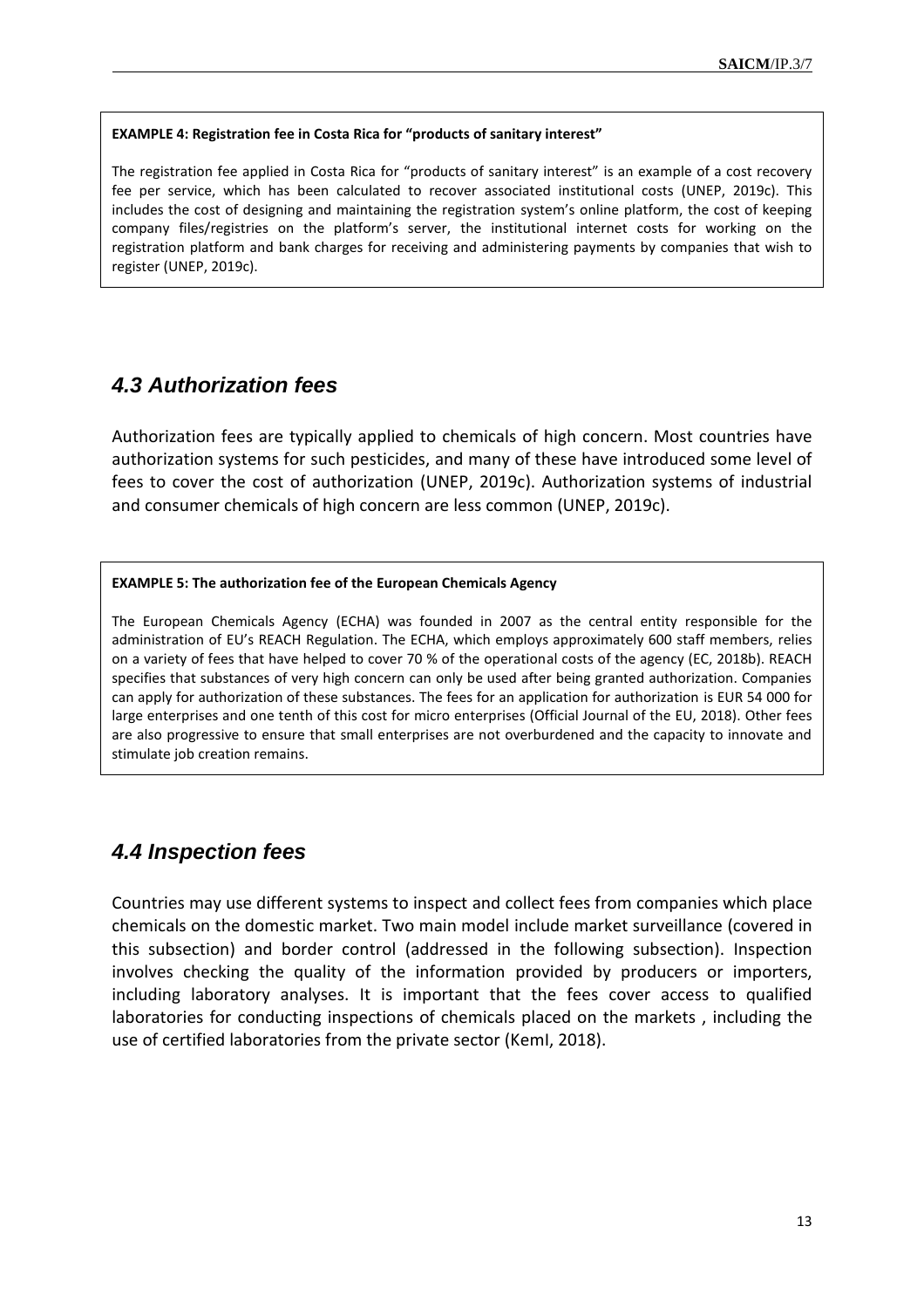### <span id="page-13-0"></span>*4.5 Fees for import licenses*

<span id="page-13-1"></span>Many countries have systems with import licenses that provide the right to import and place chemicals on the domestic market. Countries often charge a fee for such licensing. In such cases, the fees for each delivery are paid at the border. Importers are either charged per ton or charged an administrative fee each time they import (UNEP, 2019c). Fees for import licenses normally cover the cost for processing the licenses but not for chemicals management activities in the countries (KemI, 2018).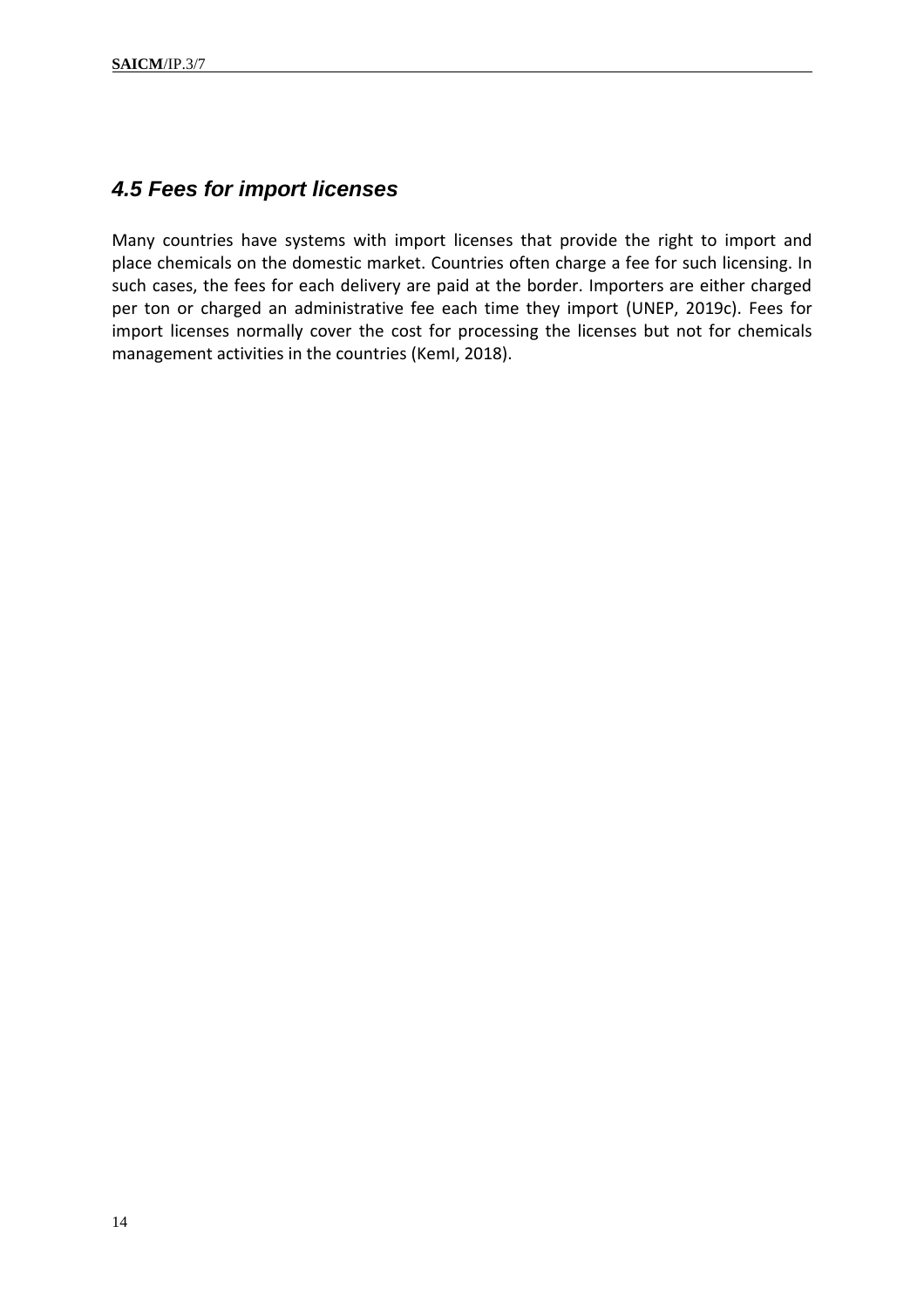### 5. Economic instruments

Since the early 1970s, the role and use of economic instruments has been growing, as evidenced by the considerable increase in the number of applications for pollution control and natural resource management and the diversification of those instruments already being applied (OECD, 2017). The most notable proliferation in the use of economic instruments occurred after the launch of the Brundtland report, which recommended their use to help integrate environmental considerations into other policy areas (World Commission 1987).

Essentially, economic instruments aim to internalize environmental externalities so that the true environmental and societal costs of products and services are accurately reflected (Metcalf, 2019). Economic instruments have been hailed for their ability to give producers an incentive to improve environmental performance in contrast to traditional commandand-control policies (Andersen, 1995). They are also credited for catalyzing innovations and research—since they do not prescribe specific technologies—and for their ability to generate new revenues (Andersen, 1995). Economic instruments are suitable for moderately hazardous substances and usually take the form of a new policy, law, or economic or social programme.

The OECD monitors the use of economic instruments and maintains the OECD Policy Instruments for the Environment database ("Pine database"), which contains 3 400 policy instruments categorized under 12 environmental domains. Chemicals and waste do not have an independent domain, but they are covered under some others, in particular "water pollution", "land contamination" and "ozone layer protection" (OECD, 2019). The OECD classification of economic instruments is described in Table 2, with indication of the categories' applicability to chemicals and waste.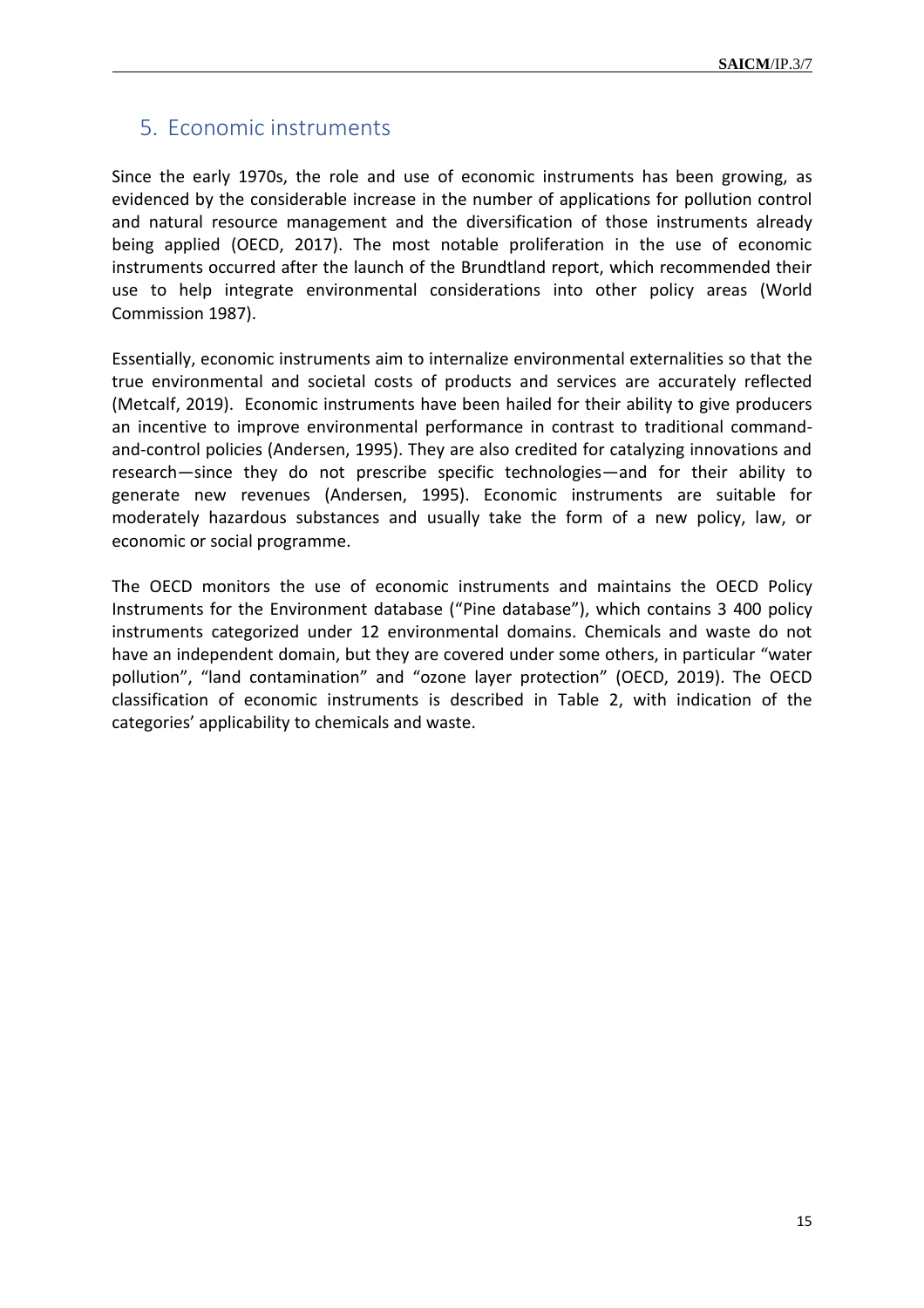| Category                       | <b>OECD Definition</b>                                                                                                                                                                   | Applicability to chemicals and waste                                                                                                                                                                                               |
|--------------------------------|------------------------------------------------------------------------------------------------------------------------------------------------------------------------------------------|------------------------------------------------------------------------------------------------------------------------------------------------------------------------------------------------------------------------------------|
| <b>Taxes</b>                   | Compulsory, unrequited payment to government levied on tax<br>base with a proven, specific negative impact on the environment                                                            | Yes, e.g. pesticides, inorganic fertilizers and<br>chlorinated solvents                                                                                                                                                            |
| Fees                           | Compulsory requited payments to the government that are<br>levied in proportion to the services provided                                                                                 | Yes, e.g. hazardous waste, pesticide or<br>chemical containers, tires, batteries                                                                                                                                                   |
| <b>Tradable</b><br>permits     | Market-based instruments that provide allowance or permission<br>to engage in an activity                                                                                                | Yes, e.g. lead in petrol, ozone depleting<br>substances                                                                                                                                                                            |
| Deposit-<br>refund             | Combination of a product charge (the deposit) and a subsidy for<br>recycling or proper disposal (the refund), generally with the<br>objective to discourage illegal or improper disposal | Yes, but could distinguish between<br>traditional deposit-refund schemes (e.g.<br>containers made for pesticides) and<br><b>Extended Producer Responsibility schemes</b><br>(e.g. on waste electrical and electronic<br>equipment) |
| <b>Subsidies</b>               | Reduces directly or indirectly the use of something that has a<br>proven, specific negative impact on the environment                                                                    | Yes, distinction could be made of two sub-<br>categories: subsidies (e.g. for organic<br>farming and lead paint removal) and subsidy<br>removal (e.g. for the use of fertilizers and<br>pesticides)                                |
| <b>Voluntary</b><br>approaches | All voluntary instruments whereby firms or industries make<br>commitments to improve their environmental performance<br>beyond what the law demands                                      | Yes, but not considered in this context                                                                                                                                                                                            |

|  | <b>Table 2.</b> OECD classification of economic instruments and its applicability to chemicals and |  |  |  |  |
|--|----------------------------------------------------------------------------------------------------|--|--|--|--|
|  | waste (OECD, 2016a; Slunge & Alpizar, 2019).                                                       |  |  |  |  |

An analysis of economic instruments in the Pine database identified 113 applications relevant to chemicals and waste: 45 taxes, 50 fees, 15 deposit-refund systems and 3 tradable permit systems (Slunge & Alpizar, 2019). This covers only 3.3 percent of all the applications in the Pine database, indicating that the use of economic instruments for chemicals management is relatively limited. Undoubtedly, many more applications exist, but due to the absence of a specific domain allocated to chemicals and waste they are, arguably, less likely to find their way into the database compared to areas followed-up systematically.

An analysis by Slunge and Alpizar (2019) shows that economic instruments can be applied to all stages of the lifecycle of chemicals, but most commonly are used for hazardous wastes (Figure 1). Taxes, fees and deposit-refund systems are frequently applied for products such as tires, batteries, accumulators, electrical and electronic products, vehicles, and other aspects of hazardous waste management. Some countries also use charges or depositrefund systems for containers made for pesticides and other chemicals. Less common are taxes and charges imposed on pesticides, fertilizers, ozone-depleting substances and chlorinated solvents. Tradable permit systems were found only for ozone-depleting substances and chlorinated solvents.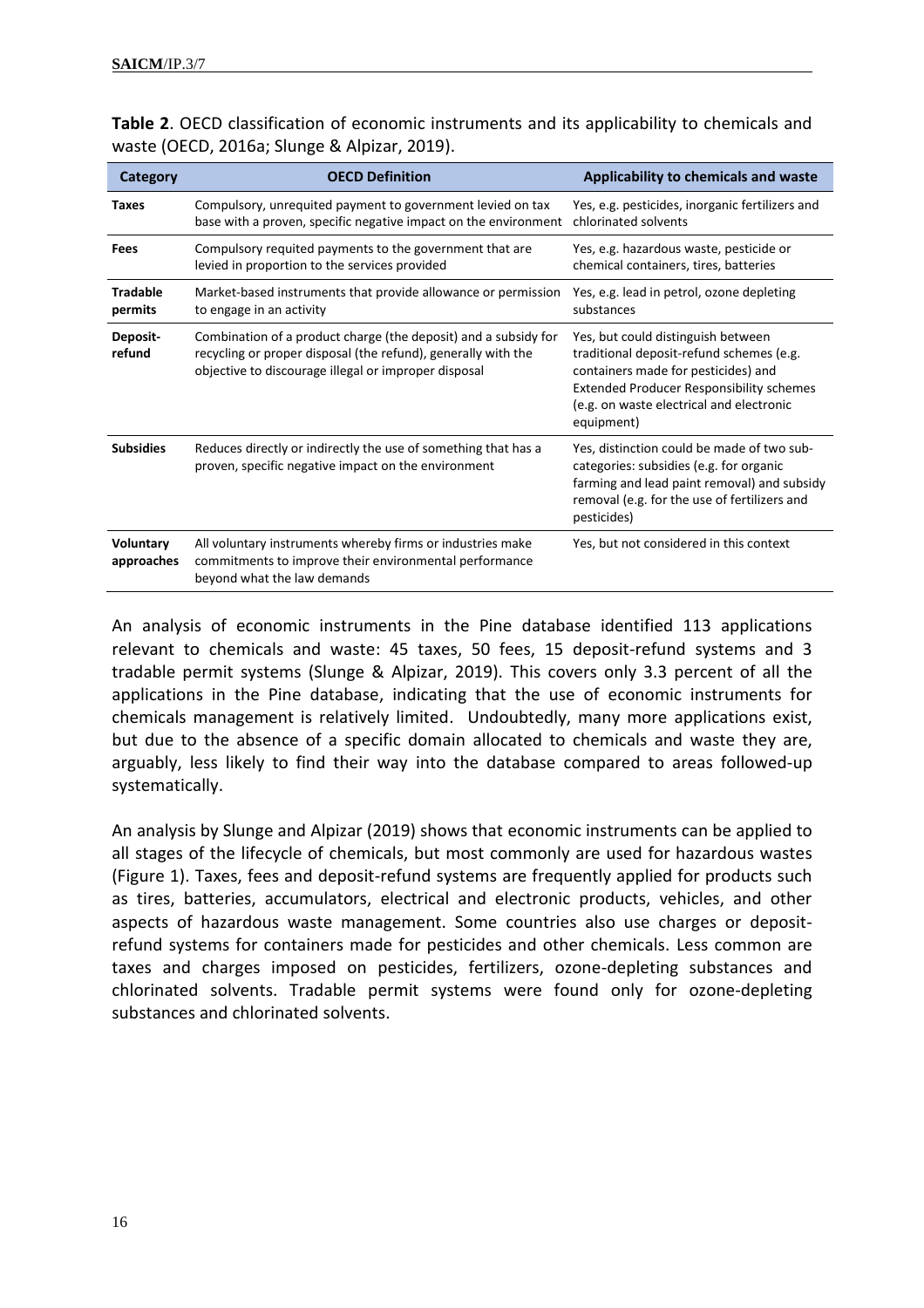

**Figure 1.** Number of countries using economic instruments in chemicals management, based on the Pine database (Slunge & Alpizar, 2019).

## <span id="page-16-0"></span>*5.1 Taxes and fees*

This section provides examples of different types of taxes and fees without distinguishing between the two. These are different vehicles, however: fees are paid as compensation to cover costs of general or specific public administrative services, whereas taxes refer to a payment by law from persons, groups or companies in order to provide the state and municipalities with revenue (UNEP, 2019c). In essence, fees are earmarked for provision of certain services, whereas, taxes are not.

### *Flame retardants*

Many consumer commodities contain flame retardants some of which are linked to serious health effects, including endocrine disrupting effects (UNEP, 2019a). Halogenated options based on chlorine and bromine compounds are considered more hazardous than nonhalogenated options, like phosphorus compounds. In cases like these, taxation can help countries to transition to safer alternatives. For example, Sweden has pioneered a tax aiming to encourage the substitution of hazardous flame retardants in electrical and electronic products with less harmful alternatives. Although the tax has recently come into force so has not yet been evaluated, it arguably provides a strong incentive for substitution with less harmful additives and more sustainable product design.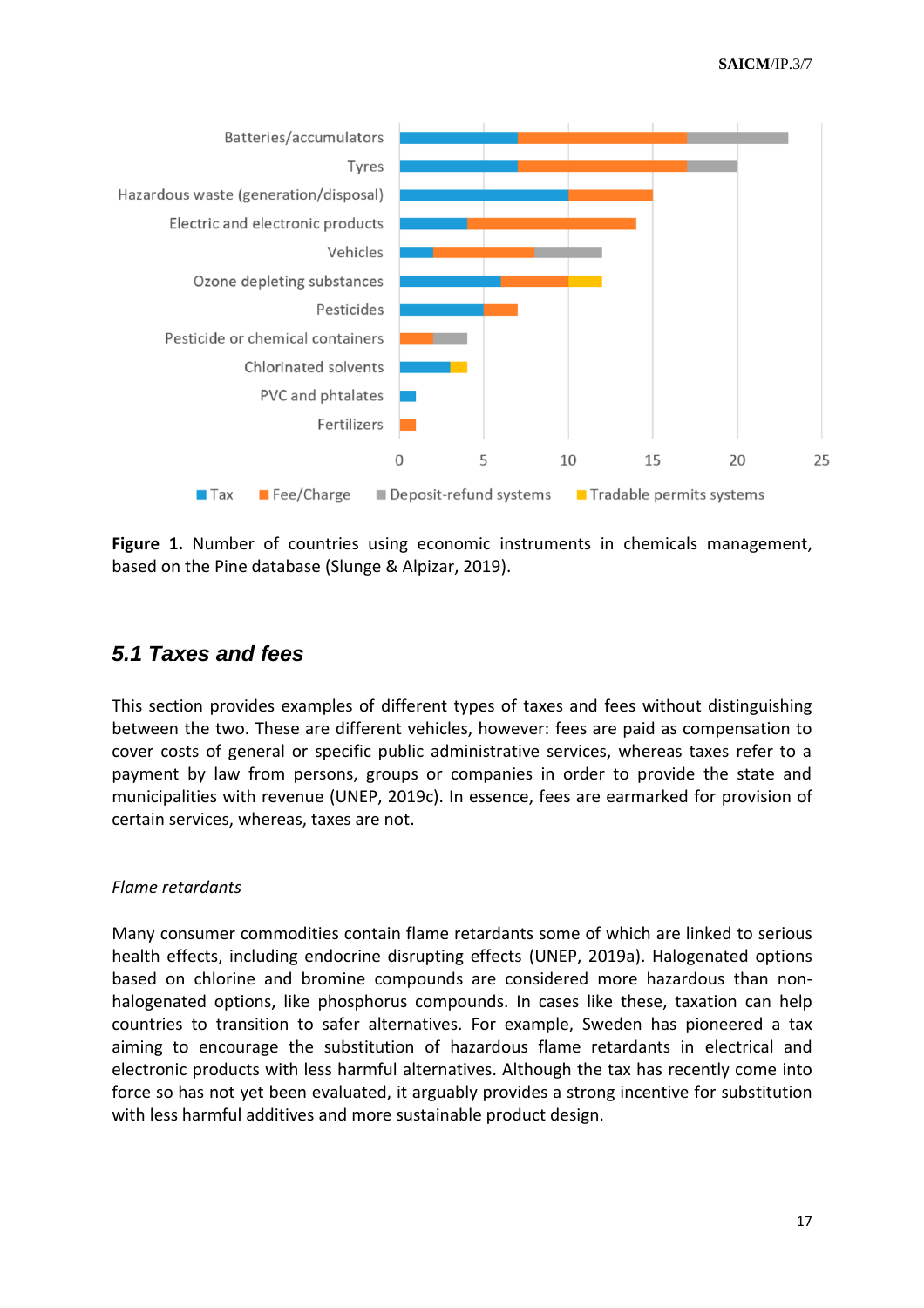#### **EXAMPLE 6: Tax on flame retardants in electronics and electrical products in Sweden**

In July 2017, Sweden introduced a tax on hazardous flame retardants in electronic and electrical products to incentivize their substitution with less hazardous alternatives. Producers and importers of electronics and electrical products pay a tax that is calculated on the weight of the goods amounting to EUR 1 per kilo for kitchen appliances and EUR 15 per kilo for other electronics. The tax is limited to a maximum of EUR 42 per item. Producers and importers receive a tax deduction based on two factors: which flame retardant compounds the product contains and if the compounds are additive or reactive. The tax deduction is 50 % if the products do not contain additive bromine and chlorine compounds. If the products are, in addition, free from additive phosphorus compounds and reactive bromine and chlorine compounds, the tax deduction is 90%. However, the tax has been questioned by industry as not being based on a comprehensive risk assessment and for being administratively burdensome (Slunge & Alpizar, 2019).

#### *Pesticides*

Taxes on pesticides can be efficient components of an optimal pesticide policy (Skevas et al., 2013). In 1984, Sweden introduced the world's first special flat tax on pesticides based on the volume sold (Böcker & Finger, 2016). Today, similar taxes on pesticides are in place in Belgium, Canada, Denmark, Finland, France, Italy, the Netherlands, Norway, Sweden, Vietnam, Mexico and the USA (Louisiana) (UNDP, 2017; VIDC, 2018; Slunge & Alpizar, 2019). Several countries (Denmark, Norway, France and Mexico) use risk-differentiated taxation of pesticides to incentivize farmers to use less hazardous pesticides (Slunge & Alpizar, 2019). Evidence from European taxation schemes shows that despite the fact that taxes have not reduced total quantities of pesticide use, they have led to targeted reductions of risks caused by pesticide use (Böcker & Finger, 2016). The use of revenues from taxes applied to pesticides can be used to internalize external effects of pesticides (e.g. to clean water from pesticide residues in France), which can help to reduce potential political conflicts and tensions, since farmers and agricultural companies are main taxpayers (UNDP, 2017; Finger et al., 2017)

#### **EXAMPLE 7: Pesticide tax in Norway**

In 1999, a new taxation system for pesticides was introduced in Norway. Pesticides were grouped into seven categories based on their health and environmental risks, with higher taxation placed on products in higher risk categories. Consequently, there has been a shift towards the use of less hazardous pesticides, however the tax has only led to a slight reduction in overall pesticide use (Kjäll, 2012). Further assessments have demonstrated reductions in both violations of maximum allowed water nutrient levels and the number of detected residues, but it is not clear whether the tax played a role in this reduction (Böcker & Finger, 2016). The government estimates the tax generated about NOK 50 million (EUR 6 million) in 2015, noting these revenues were not earmarked for environmental purposes (Böcker & Finger, 2016).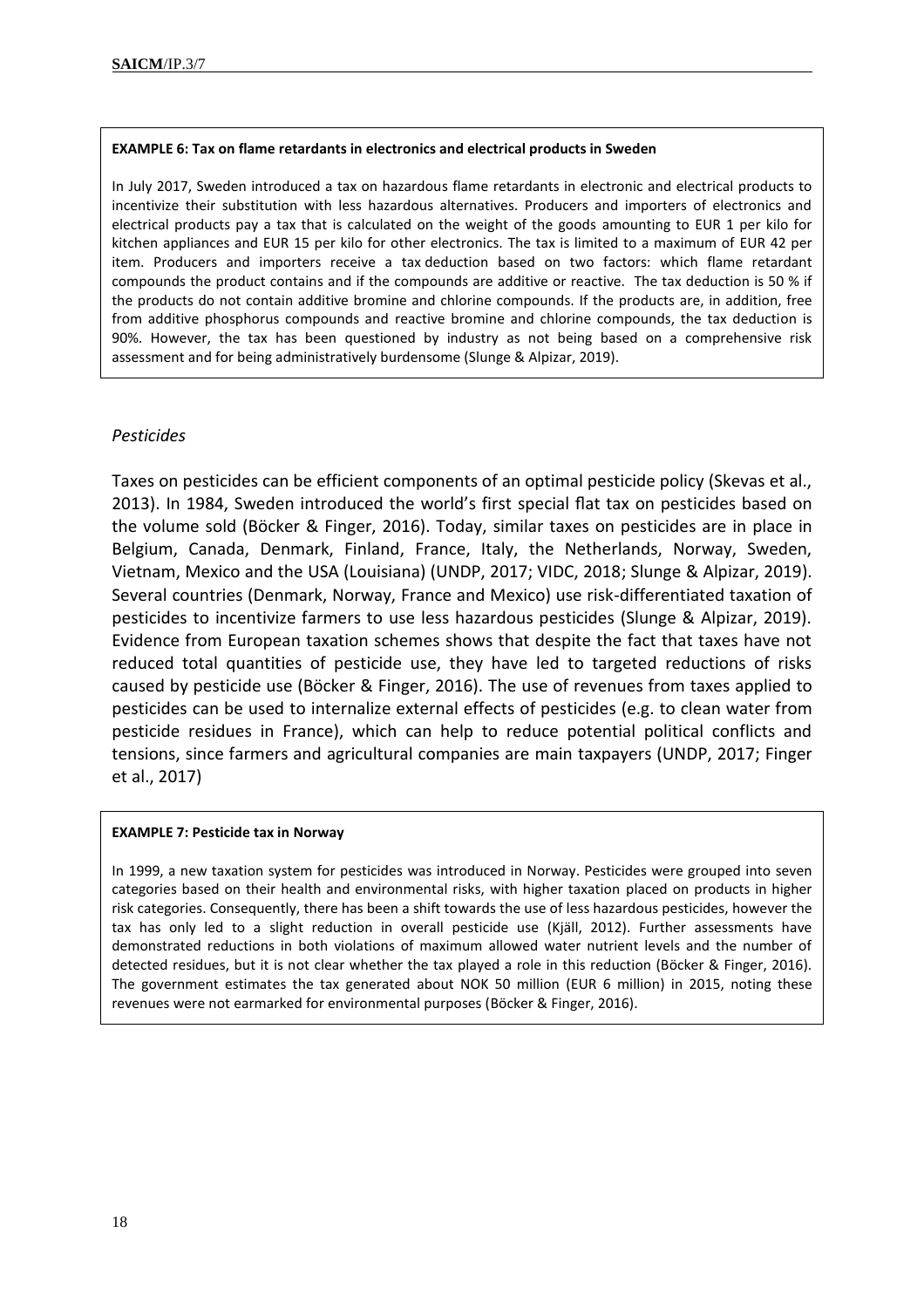### *Fertilizers*

Several countries, including Austria, Belgium, Finland, Denmark, Netherlands, Norway and Sweden, have applied taxes on fertilizers based predominantly on the weights of nitrogen and phosphorus (Slunge & Alpizar, 2019). However, many countries have abolished such fertilizer taxation schemes. For example, Austria and Finland abolished existing fertilizer tax schemes, arguing they had a negative impact on the competitiveness of their agricultural sector after they joined the EU in 1994. Sweden abandoned the tax in 2010 for the same reason (Slunge & Alpizar, 2019).

#### **EXAMPLE 8: Tax to address cadmium contamination in fertilizer in Sweden**

In 1994, Sweden introduced a tax based on the cadmium content of fertilizers. The aim was to raise the price of cadmium-containing fertilizers so that they were in line with the price of safer fertilizers. The goal of the tax was also to provide incentives for environmentally sound cultivation and to contribute to more rapid development of cleaner technologies (SOU, 2017). The tax rate was set at SEK 30 per gram of cadmium in the fertilizer. The tax was found to be very effective because the average cadmium content per ton of phosphorus was reduced from 25 grams in 1995 to less than 10 grams in 2000 (SOU, 2003). Following the peak of world market prices for mineral fertilizers and the financial crisis of 2008-2009, pressures from farmers led to the abolishment of the fertilizer tax in 2010 (Andersen, 2016). Proposals have been presented and discussed for its reintroduction, but challenges remain (Andersen, 2016).

#### *Lead*

Arguably one of the first and most important global environmental health success stories to date has been the phase out of lead in gasoline. The most expeditious policy for eliminating lead in gasoline is to ban it outright (OECD & UNEP 1999). However, as an interim measure prior to taking that final step, many countries chose to adopt a tax policy that assured that the price of unleaded gasoline was lower than leaded forms. This helped create a market drive, which stimulated the rapid increase in production of unleaded gasoline (OECD & UNEP 1999).

#### **EXAMPLE 9: Introduction of unleaded petrol in Singapore**

Unleaded petrol was introduced in Singapore in 1991. Its use was encouraged through a differential tax system making unleaded petrol about 10 cents per liter cheaper than leaded petrol. At the end of 1997, the sale of unleaded petrol constituted about 75% of total petrol sales. Availability of unleaded petrol enabled Singapore to rapidly adopt a more stringent exhaust emission standards for petrol-driven vehicles that required the use of catalytic converters. Oil companies voluntarily agreed to phase out leaded petrol by July 1998. (OECD & UNEP, 1999).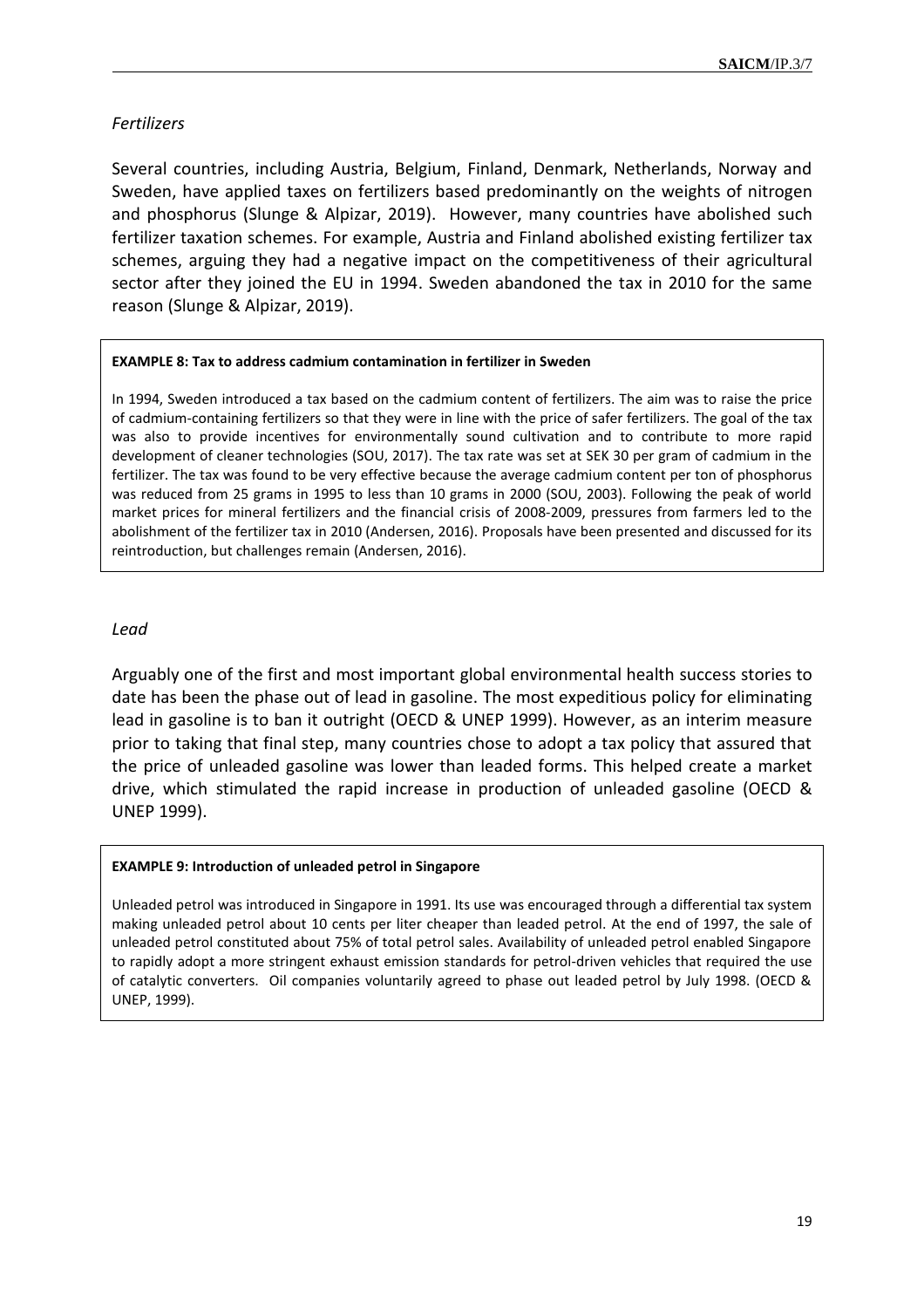## <span id="page-19-0"></span>*5.2 Subsidy removal*

Subsidies which encourage the unsound management of chemicals and waste form a category that should be addressed. Subsidies often emanate from unanticipated side-effects of policies designed to attain other objectives. Many countries heavily subsidize fertilizer and pesticide production and use to promote agricultural production and increase food security (Slunge & Alpizar, 2019). However, these subsidies can have a severe negative environmental impact and have a high fiscal burden (Slunge & Alpizar, 2019). Particularly, water quality has deteriorated due to excessive fertilization with nitrogen, which eventually enters in water bodies where it transforms into nitrates causing serious consequences for growth and brain development of exposed children (Damania et al., 2019). Excess nitrogen and phosphates applied to croplands also ends up in aquatic systems leading to eutrophication and largescale dead zones and thereby disrupting other key sectors such as tourism and fisheries.

#### **EXAMPLE 10: Reform of subsidy scheme for chemical fertilizer in India**

To increase agricultural production in India, the central government began subsidizing the use of chemical fertilizers in 1977 (Ravinutala, 2016). In 2015, the cost of fertilizer use in India was approximately USD 12 billion (Gulati and Banerjee, 2015). Large areas of farmland applying nitrogen (N) rich urea based fertilizers have significantly lost fertility due to excessive fertilization with urea(CBD, 2011). Reforms have been taken to balance the use of fertilizers, including a 10 percent increase in the price of N rich urea based fertilizers. In 2009, the Indian Cabinet decided to relax controls on the prices of fertilizers, with the exception of urea(CBD, 2011). It was hoped this would favor the use of potassic (K) and phosphate (P) based fertilizers in relation in place of N rich urea (CBD, 2011). In 2018, the subsidy programme was reformed once again to prevent overuse of fertilizers and reduce costs (Slunge & Alpizar, 2019).

#### **EXAMPLE 11: Removal of pesticide subsidies in Indonesia**

In the mid-1980s, a decrease in rice production was observed in Indonesia as a result of the overuse of pesticides. Overuse had wiped out natural enemies of many pests, including the brown rice planthopper. The economic loss to the rice sector from pest infestations was estimated to be USD 1.5 billion. In 1986, the Indonesian government removed pesticide subsidies. This led to pesticide applications being halved and a growth in rice production with three million tons over four years was observed. An additional benefit was the USD 100 million fiscal saving resulting from the elimination on these subsidies. The pesticide subsidy removal occurred at the same time with the adoption of integrated pest management programme and the decentralization of many government functions, including agricultural extension, which made it more likely to succeed. The experience suggests that subsidy removal is feasible even when there is strong opposition from some stakeholders (CBD, 2011).

# <span id="page-19-1"></span>*5.3 Deposit-refund systems*

Deposit-refund systems are market-based instruments that give consumers an incentive for correct disposal of their hazardous waste. In traditional deposit-refund systems, consumers pay a deposit on top pf the price of a new product and then receive a refund when turning in the end-of-life or consumed product (Slunge & Alpizar, 2019).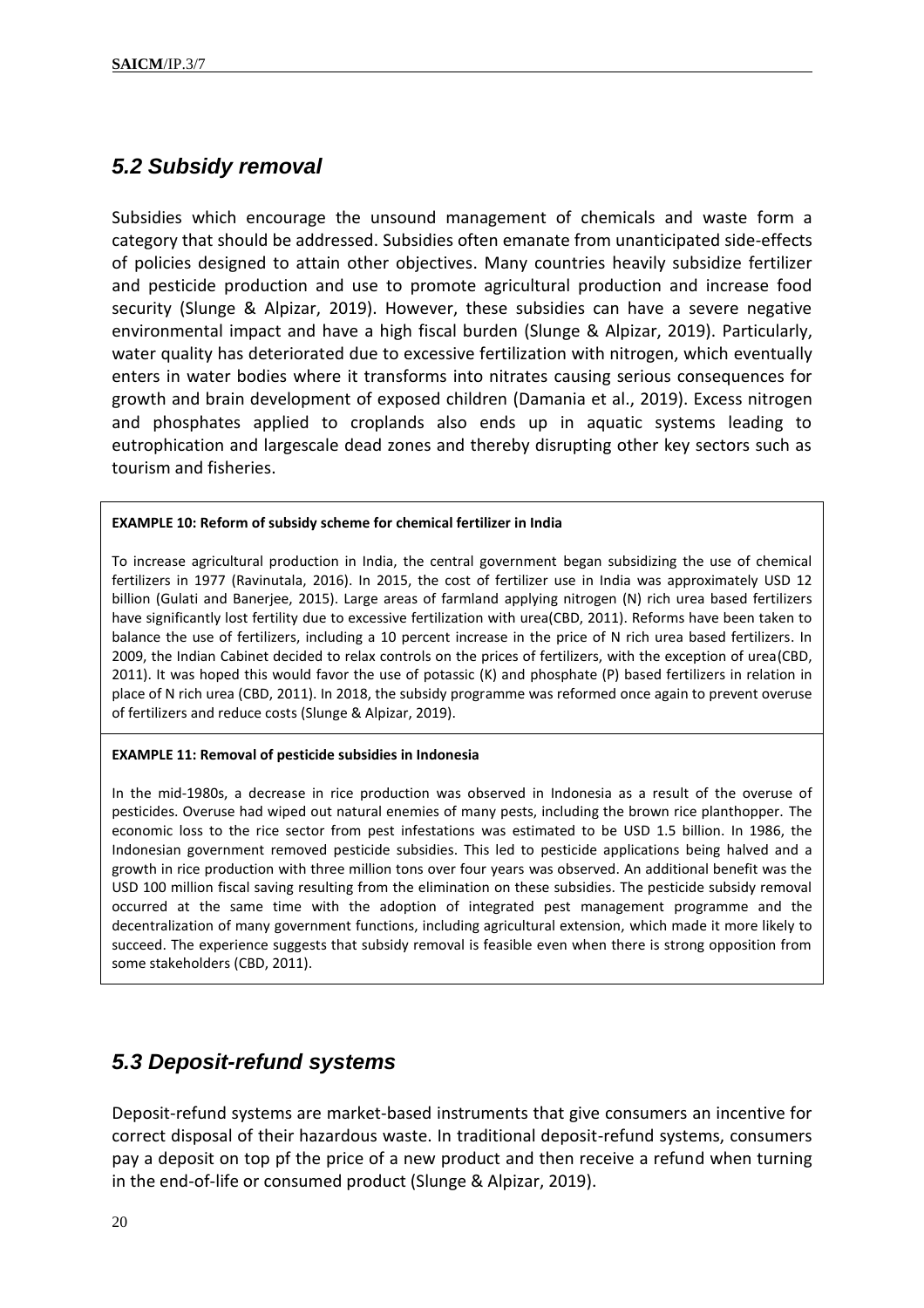### <span id="page-20-0"></span>*5.4 Trade permits*

Trade permits appear to have few applications for promoting sound management of chemicals and waste compared to other categories. However, it can be considered as potentially powerful policy instrument to especially control agricultural pollution (Slung & Alpizar, 2019).

#### **EXAMPLE 12: Regulating nitrogen pollution from Agriculture in New Zealand**

In 2010, the Waikato regional government established a limit for environmental nitrogen levels, aiming at a 20% reduction by 2020. A system of nitrogen emission quotas has been set in place, so that those who need to increase nitrogen emissions beyond their allotted quota need to buy quotas from other producers. The program has been somewhat successful as evidenced by 25 transfers of emissions rights, for a total of 150 tonnes nitrogen from 2009 to 2014.

### <span id="page-20-1"></span>*5.5 Extended producer responsibility*

The extended producer responsibility (EPR)—which extends manufacturers' responsibility beyond the production process throughout the wider product cycle—can be considered an extension of the Polluter Pays Principle (Honkonen & Khan, 2017). Under EPR, since the producer is responsible for organizing collection and recycling of waste, it encourages prevention of waste at source, promotes sustainable product design and supports the achievement of recycling and materials efficiency goals (OECD, 2001). Today, 400 EPR systems are in operation and legislation has been a key driver for their development (OECD, 2016b). Most applications can be found in high-income countries: e.g. 45% of product and packaging waste within the EU is covered by an EPR scheme (Zero Waste Europe, 2017). In the last decade, several low- and middle-income countries have introduced EPR schemes (Slunge Alpizar, 2019). For instance, both China and India have introduced EPR systems for electrical and electronic equipment (Gu et al., 2017; Awasthi & Li, 2017).

#### *Agrochemicals and empty containers*

Although some countries have introduced EPR schemes to ensure proper collection and recycling of used agrochemical containers and obsolete, inherited and unknown agrochemicals, this remains a significant problem in most countries. An answer could be to facilitate the introduction of take-back systems through block-chain technologies or levying a small tax on containers so that generated revenues could be channeled to fund proper collection and recycling.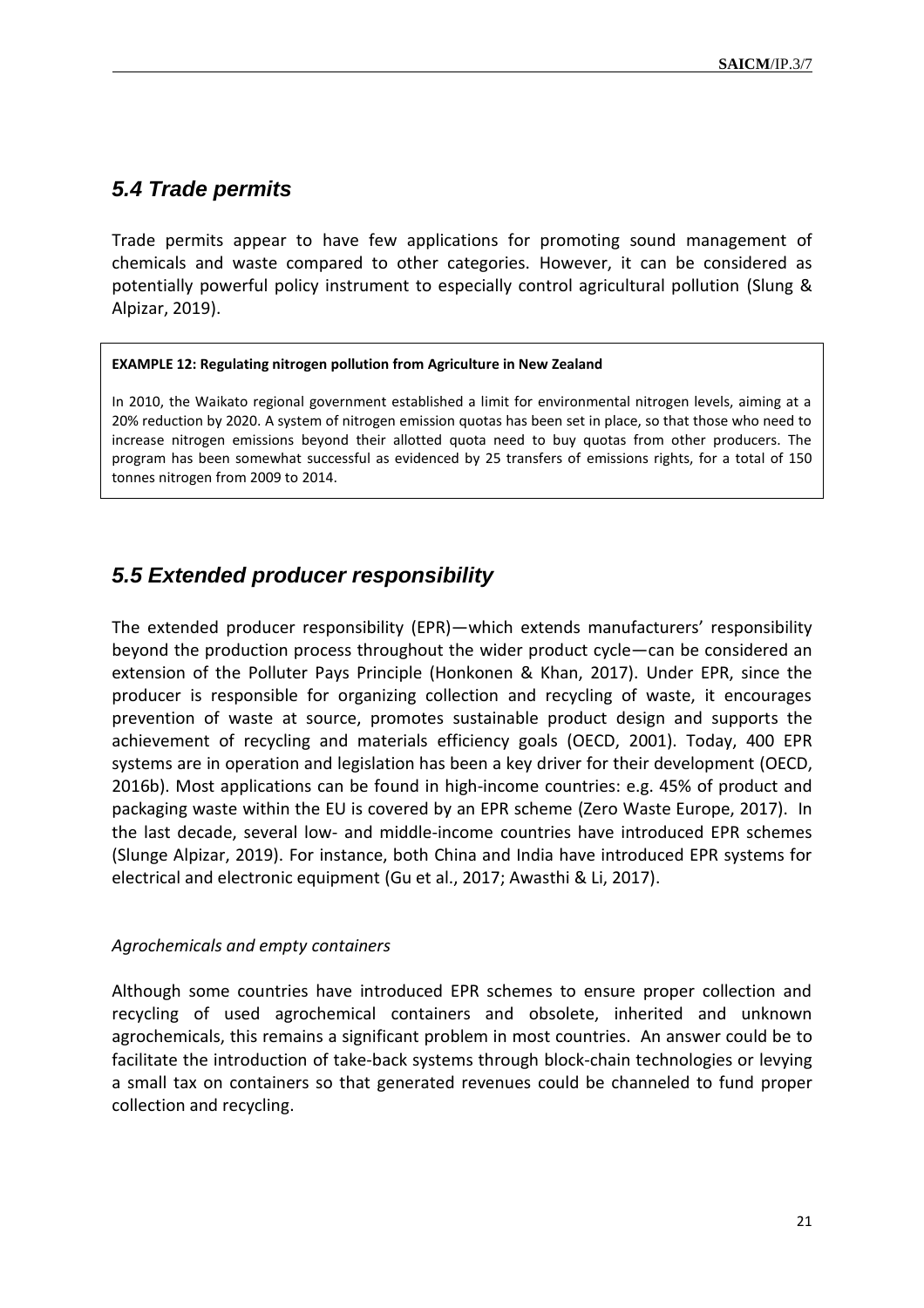**EXAMPLE 13: EPR scheme for empty agrochemical containers and obsolete agrochemicals in Australia**

In 1999, the drumMUSTER program was introduced in Australia to collect empty agrochemical containers in rural areas. It has helped to recycle over 34 million chemical containers equivalent to 38.000 tonnes of waste, enabling savings of USD 33 million in landfill costs (DrumMUSTER, 2019). In 2003, the ChemClear program was also initiated to prevent the storage of obsolete, inherited and unknown agrochemicals. Thanks to this program collect, 667 tonnes of hazardous chemicals have been collected so far (ChemClear, 2019). Both programs are funded by a 6c per lt/kg levy collected under a national Industry Waste Reduction Scheme (IWRS).

#### *Plastics*

#### **EXAMPLE 14: Single-use plastics directive in EU**

In January 2018, the EU adopted a European Plastic Strategy with a material-specific lifecycle approach to tackle plastic litter, including promoting the use of EPR schemes (EC, 2018c). In June 2019, the EU adopted the Single-Use Plastics Directive that expands EPR **schemes (by applying it to such products as tobacco filters and fishing gear) to** cover the cost of cleaning up litter (EU, 2019). This means that manufacturers of fishing gear, for example, and not fishermen, will be required to bear the costs of collecting fishing nets lost at sea. The directive is expected to bring about both environmental and economic benefits, by avoiding environmental damages which would cost the equivalent of EUR 22 billion by 2030 and save consumers a projected EUR 6.5 billion (EC, 2018d).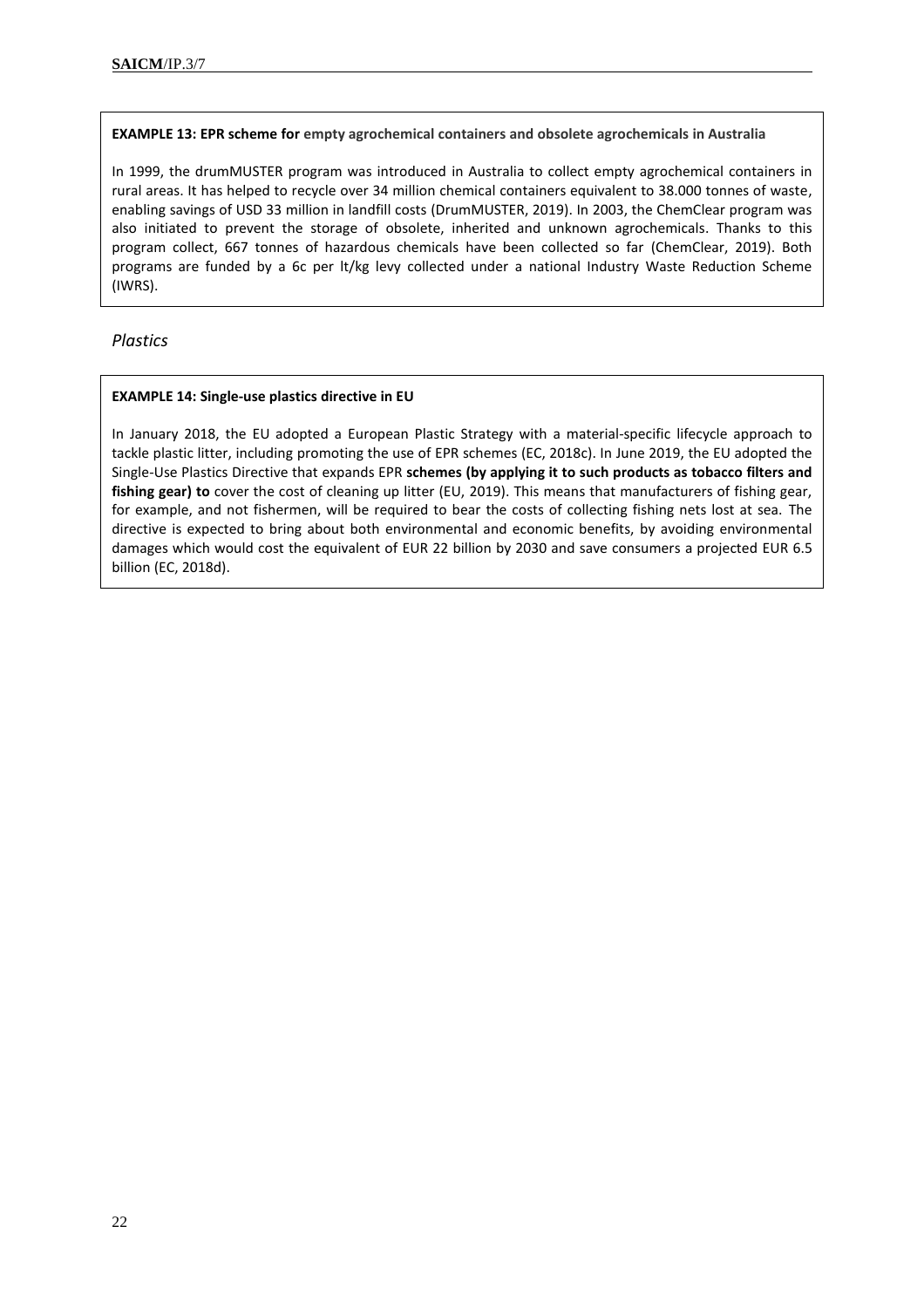# <span id="page-22-0"></span>6. Examples from other areas

This section provides a short overview of the use of economic instruments in other areas, including pollution charges, biodiversity incentives and innovative market-based instruments.

# <span id="page-22-1"></span>*6.1 Pollution charges*

Pollution charges provide a useful reference to understand economic instruments' potential in the context of chemicals and waste. Three main types of pollution charges are (World Bank, 1999):

- 1. **Emission charges**: charges on emissions into the environment (air, water, or soil) based on the quantity and toxicity of discharged pollutants
- 2. **User charges:** payments for the costs of collective or public treatment of effluents are one form of emissions charges
- 3. **Product charges:** charges or taxes on products that are polluting in the manufacturing, consumption, or disposal phase

Nordic countries have pioneered the use of pollution charges, particularly on emissions of sulphur dioxide and nitrogen oxides, which have since expanded to many other countries and have proven to be successful in mitigating emissions (OECD, 2017). The role of national commissions mandated to oversee the development of economic instruments has been pivotal for driving new policies in many countries. For instance, Sweden's Environmental Charges Commission (ECC) (initially appointed in 1987) have resulted in the introduction of a number of new economic instruments, including taxes on sulphur dioxide, nitrogen oxides and carbon dioxide (OECD, 2013).

#### **EXAMPLE 15: Pollution charges for nitrogen oxide emissions in Sweden**

In the mid-1980s, forests and freshwater ecosystems dying from acid rain caused by industrial emissions promoted rapid action in many countries. In 1992, Sweden introduced a tax on nitrogen oxides emitted from large combustion sources (e.g. power plants, industrial plants, waste incinerators). The tax was accompanied by a refund according to the amount of energy generated to ensure that facilities with low nitrogen oxide emission intensities are net beneficiaries of the scheme. The tax was designed to accelerate and stimulate investment in advanced combustion and pollution-abatement technologies. Once the tax was implemented, a 35% reduction in nitrogen oxide emissions was observed within 20 months because industry was incentivized to develop cheaper, more efficient technologies (OECD 2013).

The first carbon tax was introduced in Finland, in 1990, followed by Norway, Sweden (both in 1991) and Denmark (1994) (OECD, 2017). As of April 2019, 46 national and 28 subnational jurisdictions are pricing carbon within a price range of USD 1-127 / tCO<sub>2</sub> (World Bank, 2019). This includes many low- and middle-income countries, such as South-Africa, Colombia, Argentina and Costa Rica. Research shows that carbon dioxide emissions have declined in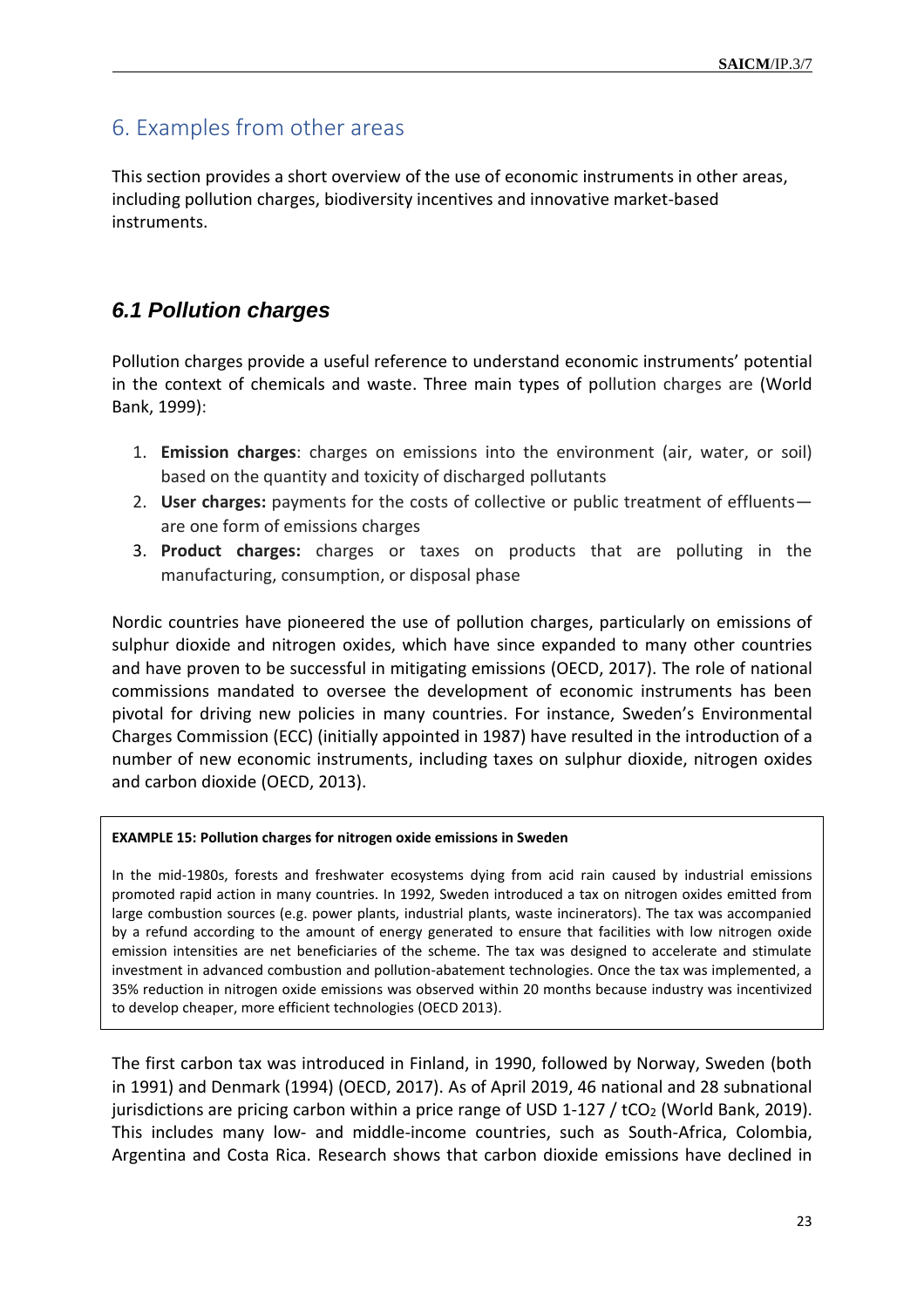Finland, Denmark, Sweden and the Netherlands relative to those in other 13 European countries in which carbon taxes are not in place (Boqiang & Xuehui, 2011).

### <span id="page-23-0"></span>*6.2 Biodiversity incentives*

Economic instruments are increasingly recognized as having an important role to play in the implementation of many multilateral environmental agreements (MEAs) (UNEP, 2004). The Convention on Biological Diversity (CBD) provides a useful example, since the role of economic instruments (referred to as incentives in the CBD) has gradually evolved over the past two decades and is now prominently featured in the work of the convention. For instance, the monitoring of the strategy for resource mobilization for the convention takes into account the use of incentives (CBD, 2010a). The types of incentives used by the CBD are illustrated in Figure 2.



**Figure 2.** Categories of economic incentives in the CBD (CBD, 2019).

In 2010, the CBD adopted the Strategic Plan for Biodiversity 2011-2020, which includes 20 timebound Aichi Biodiversity Targets, including Target 3 specifically addressing the use of incentives (CBD, 2010b). Table 3 shows the indicators developed by the CBD to monitor the implementation of Target 3. From the chemicals and waste perspective it is worth noting that biodiversity-relevant negative incentives include taxes on pesticides and fertilizers, whereas, biodiversity-relevant positive incentives (direct) include subsidies for pesticidefree cultivation. In 2017, the OECD included biodiversity in the list of environmental domains, which has helped to track the use of incentives: OECD data shows that biodiversity-specific taxes alone generate USD 7.4 billion a year in revenue (OECD, 2017).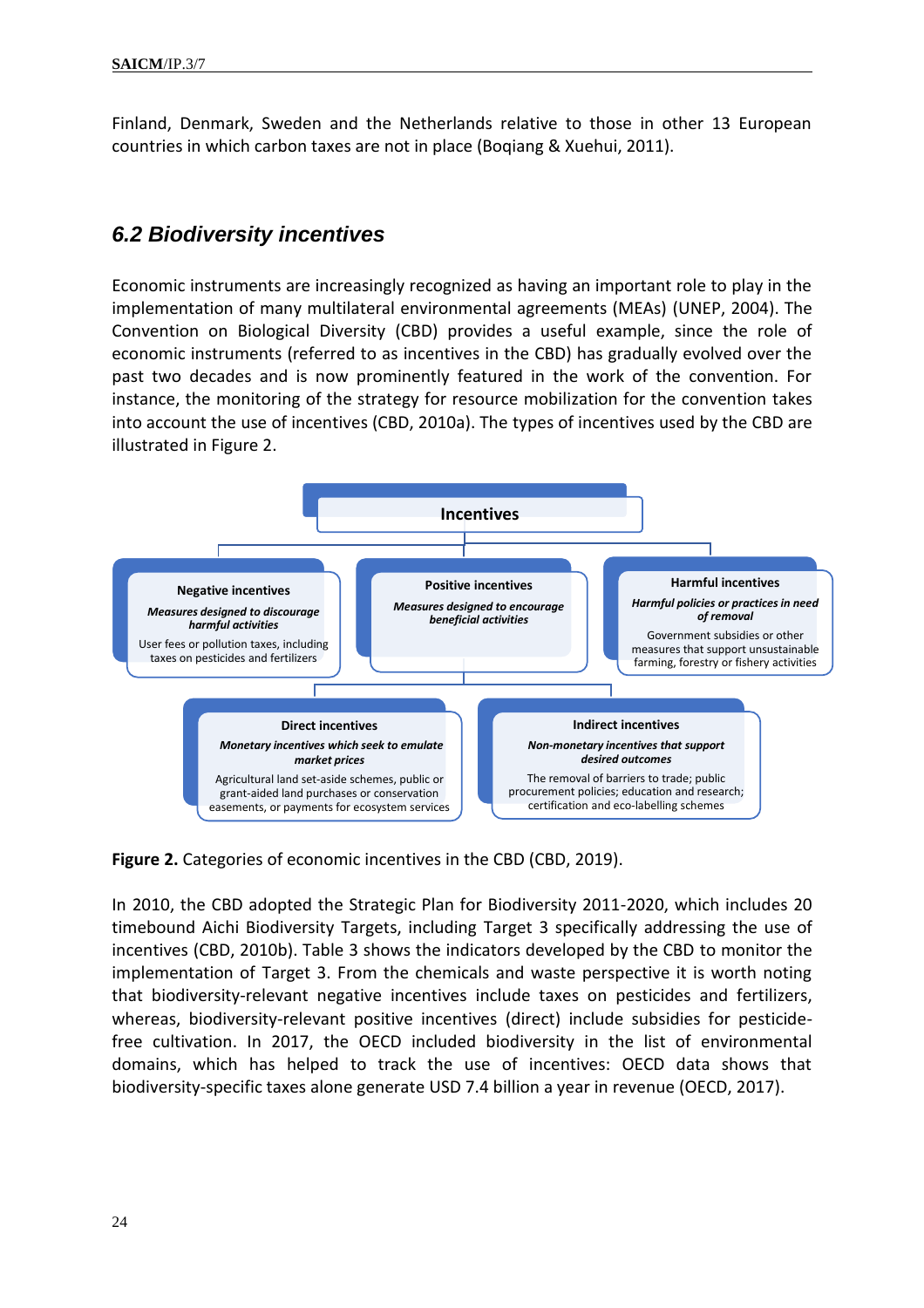| Table 3. Indicators used to monitor the use Aichi Biodiversity Target 3 that concerns the use |
|-----------------------------------------------------------------------------------------------|
| of economic instruments (CBD, 2016).                                                          |

| <b>Aichi Biodiversity Target</b>                                               | <b>Generic indicator</b>                                                                                                                   | <b>Specific indicator</b>                                                                       |
|--------------------------------------------------------------------------------|--------------------------------------------------------------------------------------------------------------------------------------------|-------------------------------------------------------------------------------------------------|
| <b>Target 3</b> - By 2020, at the<br>latest, incentives-including              | Trends in the number<br>and value of incentives,<br>including subsidies,<br>harmful to biodiversity,<br>removed, reformed or<br>phased out | Trends in potentially harmful elements of government support to<br>agriculture                  |
| subsidies-that are harmful<br>to biodiversity are<br>eliminated, phased out or |                                                                                                                                            | Trends in potentially harmful elements of government support to<br>fisheries                    |
| reformed in order to                                                           |                                                                                                                                            | Agricultural export subsidies (indicator for SDG target 2.b)                                    |
| minimize or avoid negative<br>impacts, and positive<br>incentives for the      | Trends in development<br>and application of<br>incentives that promote<br>biodiversity<br>conservation and<br>sustainable use              | No. of countries with national instruments on biodiversity-<br>relevant taxes, charges and fees |
| conservation and<br>sustainable use of                                         |                                                                                                                                            | No. of countries with national instruments on REDD plus schemes                                 |
| biodiversity are developed<br>and applied                                      |                                                                                                                                            | No. of countries with national instruments on biodiversity<br>relevant tradable permit schemes  |

### <span id="page-24-0"></span>*6.3 Innovative market-based mechanisms*

#### *Aviation solidarity tax*

The aviation solidarity tax on airline tickets—launched in Paris in February 2006 at the Ministerial Conference on "Solidarity and Globalization: Innovative Financing for Development"—was designed to channel funding to address health issues in developing countries. So far, 11 countries (Cameroun, Chile, Congo, France, Madagascar, Mali, Mauritius, Niger, Republic of Korea, Norway and the UK) have implemented the solidarity levy. This tax is essentially a series of national taxes that countries commit to levy voluntarily. There is no official definition of an aviation solidarity tax, and countries set tax rates as they see fit and also determine how to spend the revenue generated. For instance, France applies a progressive taxation that distinguishes between destinations and classes, ranging between EUR 1-45 per passenger (EC, 2019). The French solidarity tax is channeled to the International Drug Purchase Facility (UNITAID), hosted by the World Health Organization (WHO), and was created specifically to use aviation solidarity levies to provide developing countries access to quality drug treatment for diseases such as malaria, tuberculosis and HIV and AIDS.

#### *Global taxes or levys*

Given the urgent need for funding, vast untapped resources and the high cost of externalities caused by unsound management of chemicals and waste practices, it may be timely to explore and attempt unconventional approaches, such as global taxes or levys. For example in order to create a level playing field, a global multilateral taxation scheme could be considered on a global scale. However, no such precedent yet exist. Academics have proposed setting up a Multilateral Carbon Tax Treaty (MCTT) with a binding obligation for countries to apply a carbon tax (Falcão, 2016). Similarly, IPEN has proposed the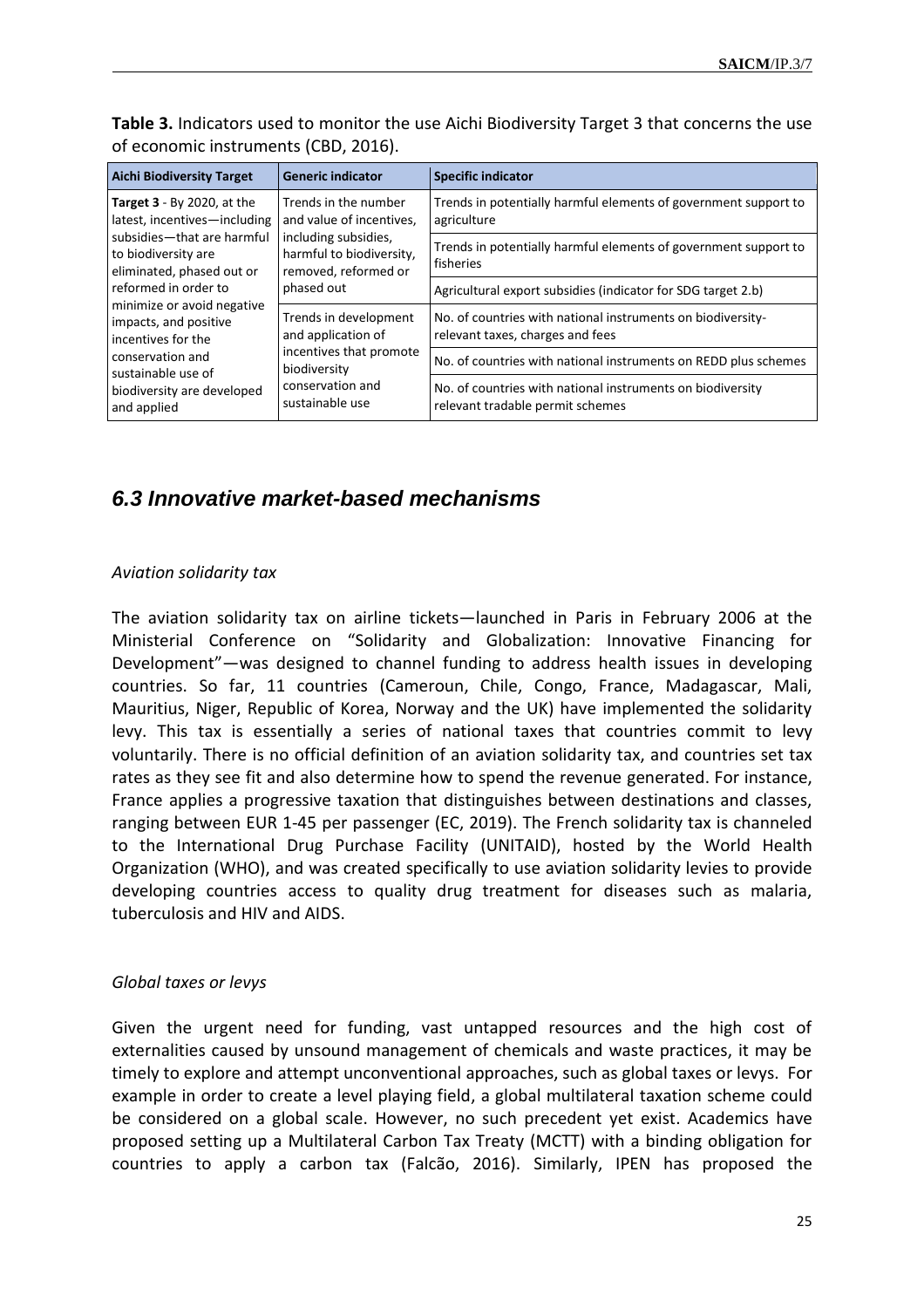development of a global levy that could be 0.1 % of the global chemicals industry's annual turnover.

The development of a global levy or tax would be an extremely unusual commitment to be made internationally, because it would entail that countries come to an agreement on how to partition the tax (Falcão, 2016). Also, levying a tax is a State Act connected to the enforcement of a country's sovereign rights, thus international tax treaties seldom create an obligation to tax or identify the level at which the tax should be levied (Falcão, 2016). Another innovative solution could be to apply a solidarity to tax foreign exchange transactions associated with chemicals and waste.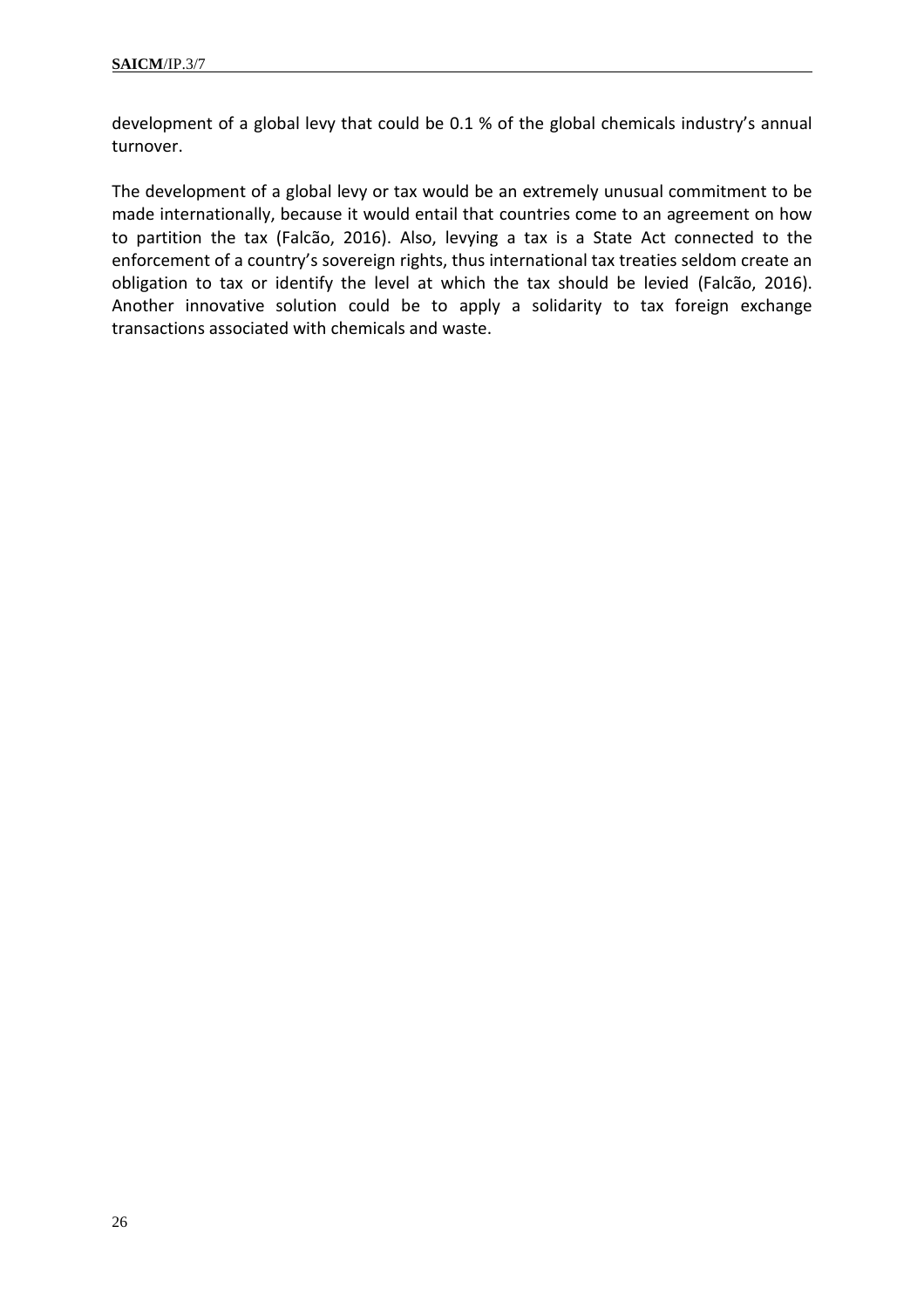# <span id="page-26-1"></span><span id="page-26-0"></span>7. Summary and conclusions

This review constitutes a preliminary attempt to identify successful mechanisms for cost recovery and implementation of the Polluter Pays Principle and examine possibilities for their further application for chemicals and waste. The report will be finalized for the  $4<sup>th</sup>$ meeting of the intersessional process based on further input and analysis.

This review finds that good practices are emerging. However, the use of economic instruments and cost recovery measures are still underdeveloped, and successful examples limited predominantly to select high-income countries. This shows the difficulties of setting up the legal and institutional basis needed for sound chemicals management, including developing and overseeing effective implementation of economic instruments. Arguably, endemic societal challenges, such as the globalized nature of value chains, the lack of basic capacities to address the sound management of chemicals and waste at the national level in many countries and the lack of political will hinder progress in this regard.

The elaboration of the beyond-2020 framework provides a unique opportunity to increase understanding of and, ultimately, scale up the use of economic instruments and cost recovery measures for sound management of chemicals and waste. In light of the draft review, consideration could be given to the following:

- Continue to collect best practices and to provide guidance on cost recovery measures and use of economic instruments, coupled with provision of capacity support, building on and complementing existing guidance,
- A future study on market-based instruments and cost of inaction could help to mobilize political momentum for fiscal reforms,
- Explore the development a global cost internalization program to facilitate a more systematic approach to the implementation of the Polluter Pays Principle, utilizing best practices and exploring opportunities linked to innovative market-based mechanisms,
- Making reference to the use of economic instruments and cost recovery measures in designing strategic targets beyond 2020 in order to signal to all relevant stakeholders the need to internalize negative externalities arising from unsound management of chemicals and waste,
- Develop relevant indicators for beyond 2020 to track revenues generated from the use of economic instruments for sound management of chemicals and waste.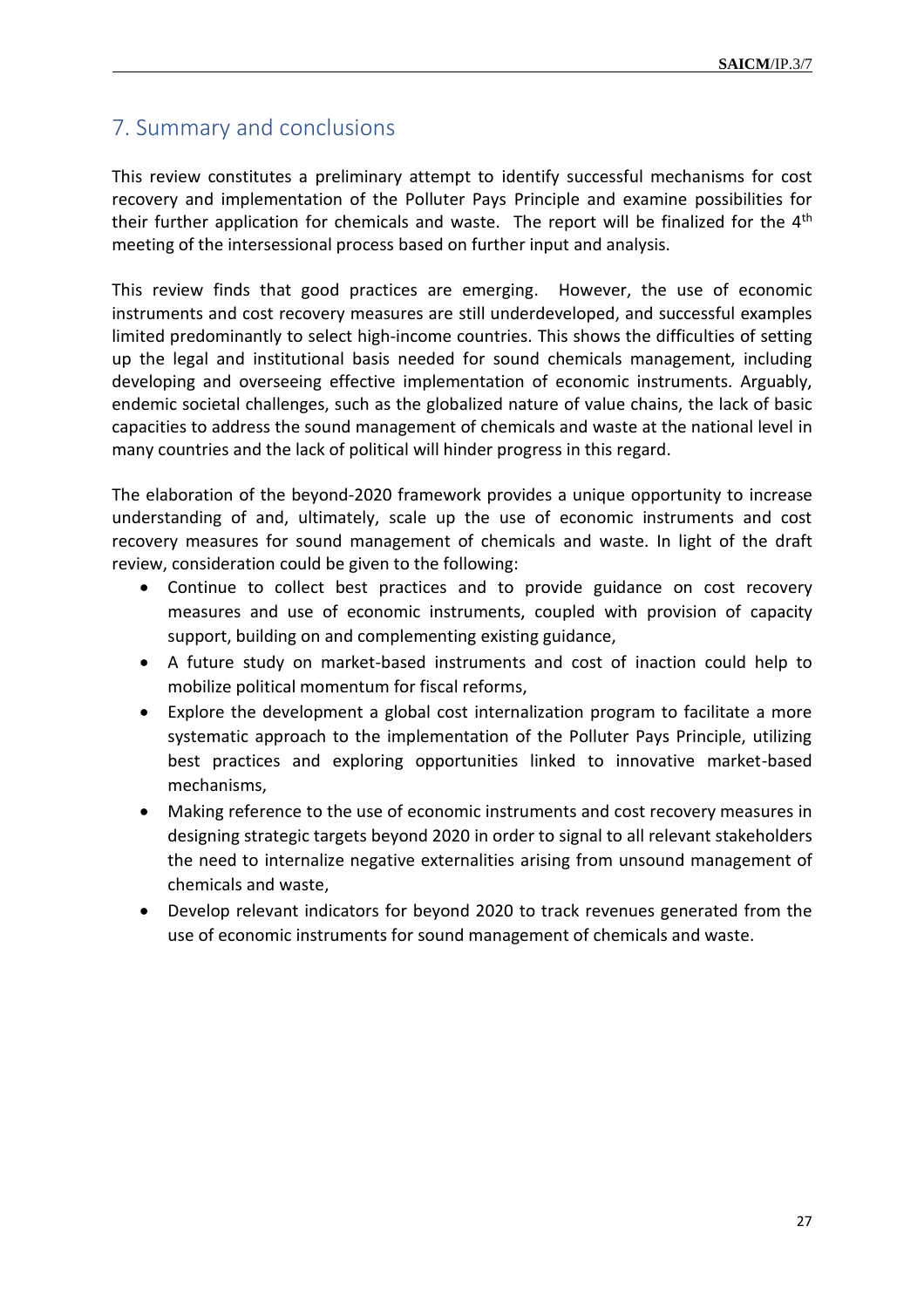### References

- Andersen, M. S. (1995). The use of economic instruments for environmental policy A half hearted affair. Available online:<http://bit.ly/2Ha9dlC>
- Andersen, M. S. (2016). Fertilizer tax in Sweden. Aarhus University-DCE. Available online: <http://bit.ly/2HosGz7>
- Attina, T. M. and Trasande, L. (2013). Economic costs of childhood lead exposure in low- and middle-income countries. Environmental Health Perspectives 121: 1097–1102.
- Awasthi, A. K. & Li, J. H. (2017). Management of electrical and electronic waste: A comparative evaluation of China and India. Renew. Sustain. Energy Rev 76: 434–447.
- Böcker, T. & Finger, R. (2016). European pesticide tax schemes in comparison: An analysis of experiences and developments. Sustainability doi:10.3390/su8040378. Available online:<http://bit.ly/2ZkLsxM>
- Boqiang, L. & Xuehui, L. (2011). [The effect of carbon tax on per capita CO2 emissions.](https://ideas.repec.org/a/eee/enepol/v39y2011i9p5137-5146.html) [Energy](https://ideas.repec.org/s/eee/enepol.html)  [Policy](https://ideas.repec.org/s/eee/enepol.html) 39: 5137-5146.
- CBD (2010a). The Strategic Plan for Biodiversity 2011-2020 and the Aichi Biodiversity Targets. Decision UNEP/CBD/COP/DEC/X/2. Available online: <https://bit.ly/2Z8a2pu>
- CBD (2010b). Strategy for resource mobilization in support of the achievement of the Convention's three objectives. Decision UNEP/CBD/COP/DEC/X/3. Available online: <https://bit.ly/2Zhidjd>
- CBD (2011). Incentive measures for conservation and sustainable use of biological diversity. CBD Technical Series No. 56. Available online:<https://bit.ly/2KTjAeL>
- CBD (2016). Indicators for the Strategic Plan for Biodiversity 2011-2020 and the Aichi Biodiversity Targets. Decision CBD/COP/DEC/XIII/28. Available online: <https://bit.ly/33GJvyW>
- CBD (2019). Economics, Trade and Incentive Measures. Accessed 18 August 2019. <https://bit.ly/2z6Q7bO>
- ChemClear (2019). About Us. Accessed 31 August 2019.<http://bit.ly/2ZM3ttb>
- Damania, R., Desbureaux, S., Rodella, A-S., Russ, J. & Zaveri, E. (2019). Quality Unknown: The Invisible Water Crisis. Washington, DC: World Bank. Available online: <http://bit.ly/2zuM7lJ>

DrumMUSTER (2019). Our Story. Accessed 31 August 2019. <http://bit.ly/2LepNU7>

- EC (2018a). Commission working document accompanying the document (1/7): Communication from the commission to the European Parliament, the Council and the European Economic and Social Committee. Commission General Report on the operation of REACH and review of certain elements. Conclusions and Actions. SWD (2018) 58 final. Available online:<http://bit.ly/2Hwt3b5>
- EC (2018b). Communication from the commission to the European Parliament, the Council and the European Economic and Social Committee. Commission General Report on the operation of REACH and review of certain elements. Conclusions and Actions. SWD (2018) 58 final. Available online:<http://bit.ly/2NEozmw>
- EC (2018c). Communication from the commission to the European Parliament, the Council and the European Economic and Social Committee A European Strategy for Plastics in a Circular Economy. COM (2018) 28 final. Available online:<http://bit.ly/2MQkf3V>
- EC (2018d). Single-use plastics: New EU rules to reduce marine litter. Press Release Database. Available online:<http://bit.ly/2ZHoLnp>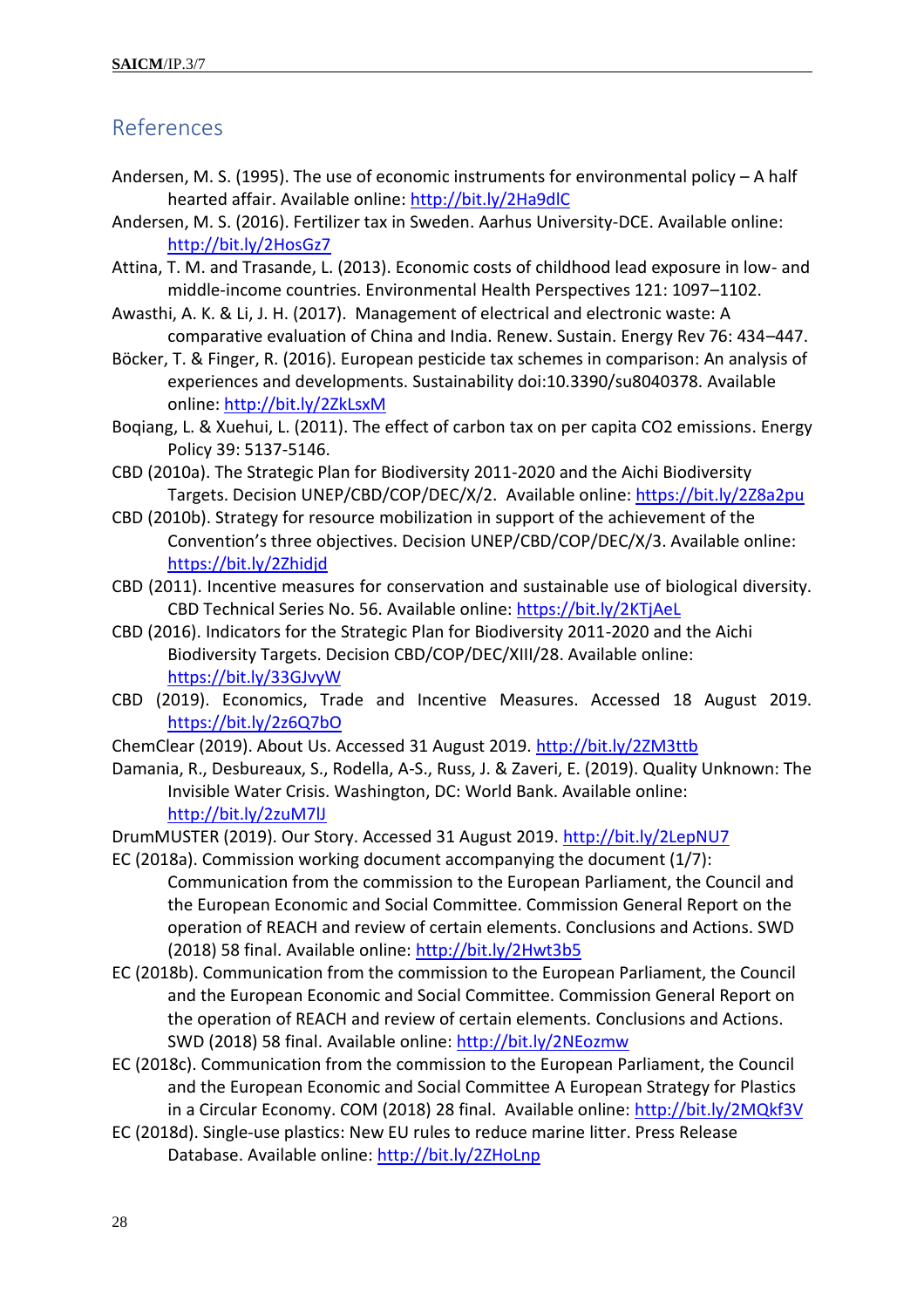- EC (2019). Taxes in the field of aviation and their impact. Final report. Available online: <https://bit.ly/2ZijJ5m>
- EU (2019). Directive of the European Parliament and the Council on the reduction of the impact of certain plastics products on the environment. 2018/0172 (COD) LEX 1930. Available online:<http://bit.ly/34fvgkZ>
- Falcão, T. (2016). A proposition for a multilateral carbon tax treaty. Doctoral dissertation, Vienna University of Business and Economics, 2016 (IBFD publication, forthcoming). Retrieved from<http://permalink.obvsg.at/wuw/AC13710313>
- Financial tribune (2017). Call for Spending Pollution Tax on Iran's Environment Issues. Accessed 12 August 2019.<http://bit.ly/2H1B5Zs>
- Finger, R., Möhring, M., Dalhaus, T. & Böcker, T. (2017). Revisiting Pesticide Taxation Schemes. Ecological Economics 134: 263-266
- Gu, Y. F., Wu, Y. F., Xu, M., Wang, H. D. & Zuo, T. Y. (2017). To realize better extended producer responsibility: Redesign of WEEE fund mode in China. J. Clean Prod 164 : 347–356.
- Gulati, A. & Banerjee, P. (2015). Rationalizing Fertilizer Subsidy in India: Key Issues and Policy Options. Working Paper 307, Indian Council for Research on International Economic Relations. Available online:<http://bit.ly/2NFAu3C>
- Harchegani, M. A. T. & Dahmardeh, N. (2017). Investigating the effect of the green tax on Iran's health sector: A general equilibrium approach. Iranian Journal of Economic Studies 6: 251-270. Available online:<http://bit.ly/2ZWB2W6>
- Honkonen, T. & Khan, S. (2017). Chemicals and waste Governance Beyond 2020: Exploring Pathways for a Coherent Global Regime. Nordic Council of Ministers, Copenhagen, Denmark. Available online:<http://bit.ly/2NHFXXD>
- IPEN (2017). Beyond 2020: Financing chemical safety. Available online: <http://bit.ly/2Ktw9hX>
- KemI (2018). Guidance on national chemicals control: Sustainable financing of institutional capacity for chemicals control. Guidance 1/19. Kemikalieinspektionen. Available online:<http://bit.ly/34j921h>
- Khan, M. R. (2015). Polluter-Pays-Principle: The Cardinal Instrument for Addressing Climate Change. Laws 4: 638–653
- Kjäll, K. (2012). Hur väl fungerar milijöskatter inom kemikalieområdet? Effekter av milijöskatter på växtskydd och klorerade lösningsmedel i Sverige, Danmark, Norge och Frankrike. KemI
- Li, G. & Masui, T. (2019). Assessing the impacts of China's environmental tax using a dynamic computable general equilibrium model. Journal of Cleaner Production 208: 316-324.
- Metcalf, G. (2019). Carbon taxes: what can we learn from international experience? Accessed 10 August 2019.<http://bit.ly/2MQgo6l>
- OECD & UNEP (1999). Phasing Lead out of Gasoline: An examination of Policy Approaches in Different Countries. Available online:<http://bit.ly/2Nr7Hjk>
- OECD (2001). Extended producer responsibility: A guidance manual for governments. Available online:<https://bit.ly/2Z5sHlI>
- OECD (2013). The Swedish tax on nitrogen emissions: Lessons in environmental policy reform. OECD Environment Policy Paper 2013 No. 2. Available online: <https://bit.ly/2Z56zIa>
- OECD (2016a). OECD Policy Instruments for the Environment: Database Documentation. Available online:<https://bit.ly/2Z86CTD>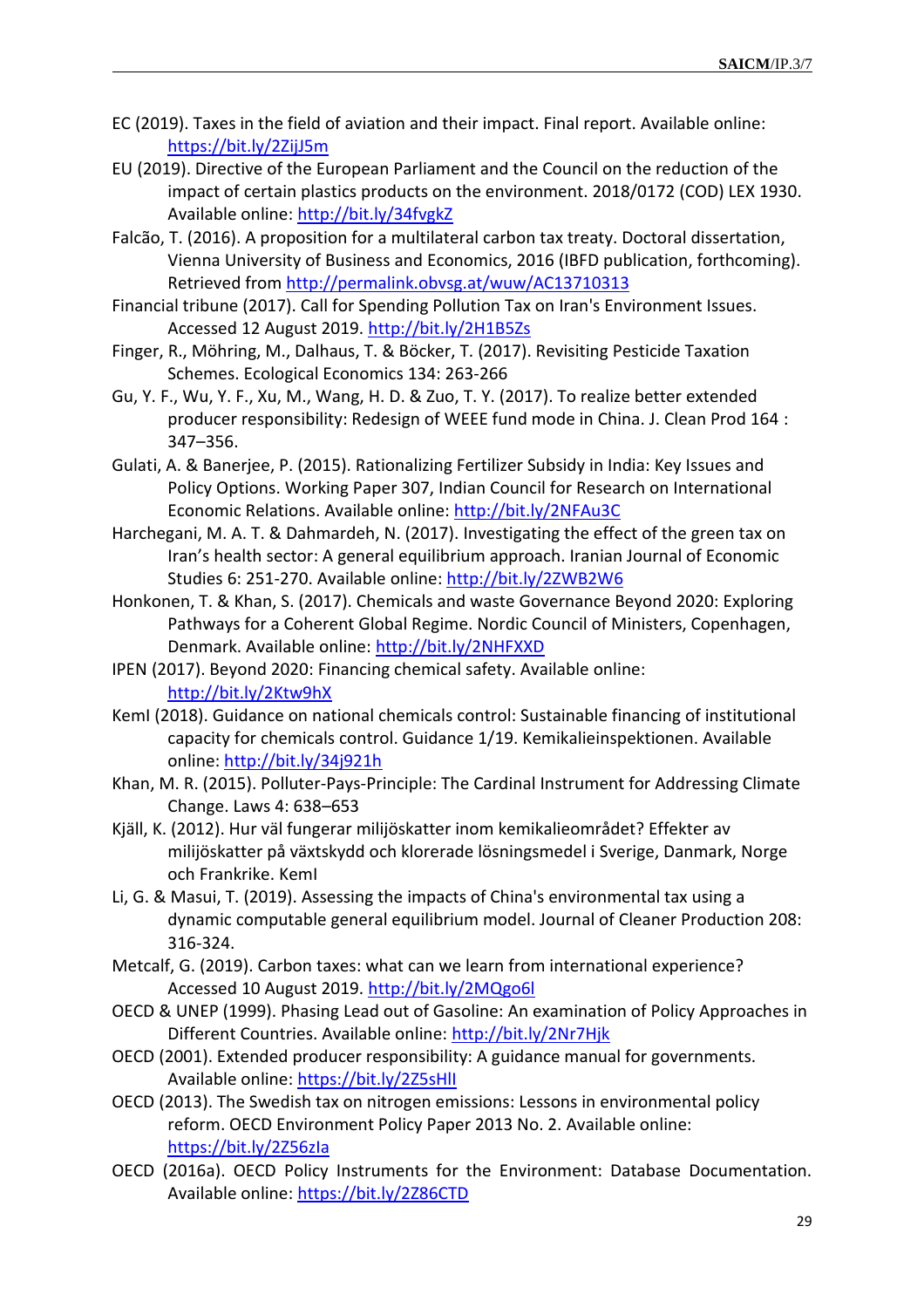- OECD (2016b). Extended Producer Responsibility: Updated guidance for Efficient Waste Management. Executive Summary. Available online:<http://bit.ly/2NOlv7H>
- OECD (2017). Policy instruments for the environment: database 2017. Available online: <http://bit.ly/2KGUgtM>

OECD (2019). OECD Pine Database. Accessed 17 August 2019.<https://bit.ly/30cG7K9>

- Official Journal of the EU (2018). Commission implementing regulation COMMISSION (EU) 2018/895 of 22 June 2018 amending Regulation (EC) No 340/2008 on the fees and charges payable to the European Chemicals Agency. Available online: <http://bit.ly/2PpizR4>
- Ravinutala, S. (2016). Redesigning India's urea policy. Available online: <https://bit.ly/2KzxfJ1>
- SAICM (2006a). Overall Policy Strategy for SAICM. Annex II of the report of the International Conference on Chemicals Management on the work on its first session. Available online:<http://bit.ly/32lZfGc>
- SAICM (2006b). Global Plan of Action for SAICM. Annex III of the report of the International Conference on Chemicals Management on the work on its first session. Available online:<http://bit.ly/32lZfGc>
- SAICM (2015). Overall orientation and guidance for achieving the 2020 goal of sound management of chemicals. UN Doc. SAICM/ICCM.4/4. Available online: [http://bit.ly/2Gzy0Jj](http://bit.ly/2GZy0Jj)
- SAICM (2019). Executive Summary (Advance Version) Independent Evaluation of the Strategic Approach to International Chemicals Management from 2006 – 2015. UN Doc. SAICM/OEWG.3/3. Available online:<https://bit.ly/2YCKhy4>
- Skevas, T., Oude Lansink, A. G. J. M. & Stefanou, S. E. (2013). Designing the emerging EU pesticide policy: a literature review. NJAS-Wagening. J. Life Sci. 64–65, 95–103.
- Slunge, D. & Alpizar, F. (2019). Market-Based Instruments for Managing Hazardous Chemicals: A Review of the Literature and Future Research Agenda. Sustainability 11, 4344; doi:10.3390/su11164344
- SOU (2003). Skatt på handelsgödsel och bekämpningsmedel? Statens Offentliga Utredningar SOU 2003:9. Available online[: http://bit.ly/2PdmMYe](http://bit.ly/2PdmMYe)
- SOU (2017). Skatt på kadmium i vissa produkter och kemiska växtskyddsmedel. Statens Offentliga Utredningar. SOU 2017: 102. Available online:<http://bit.ly/2KSXFpg>
- Trasande, L., Zoeller, R. T., Hass, U., Kortenkamp, A., Grandjean, P., Myers, J. P., DiGangi, J., Bellanger, M., Hauser, R., Legler, J., Skakkebaek, N. E. and Heindel, J. J. (2015). *Estimating Burden and Disease Costs of Exposure to Endocrine-Disrupting Chemicals in the European Union*, The Journal of clinical endocrinology and metabolism 100: 1245 – 1255 doi: 10.1210/jc.2014-4324
- UN (1992). Report of the United Nations Conference Environment and Development. Annex 1: Rio Declaration on Environment and Development. Available online: <https://bit.ly/2H7Pzaw>
- UNDP (2017). Taxes on pesticide and chemical fertilizers. Available online: <https://bit.ly/2zcPpd2>
- UNEP (2004). Economic instruments in biodiversity-related multilateral environmental agreements. Available online:<https://bit.ly/2ZbT8SX>
- UNEP (2013a). Global Chemicals Outlook I: Towards Sound Management of Chemicals. United Nations Environment Programme. Available online: http://bit.l y/2PCLstg
- UNEP (2013b). Consultative process on financing options for chemicals and wastes: implementation of Governing Council decisions SS.XI/8, 26/7 and SS.XII/4. Report by